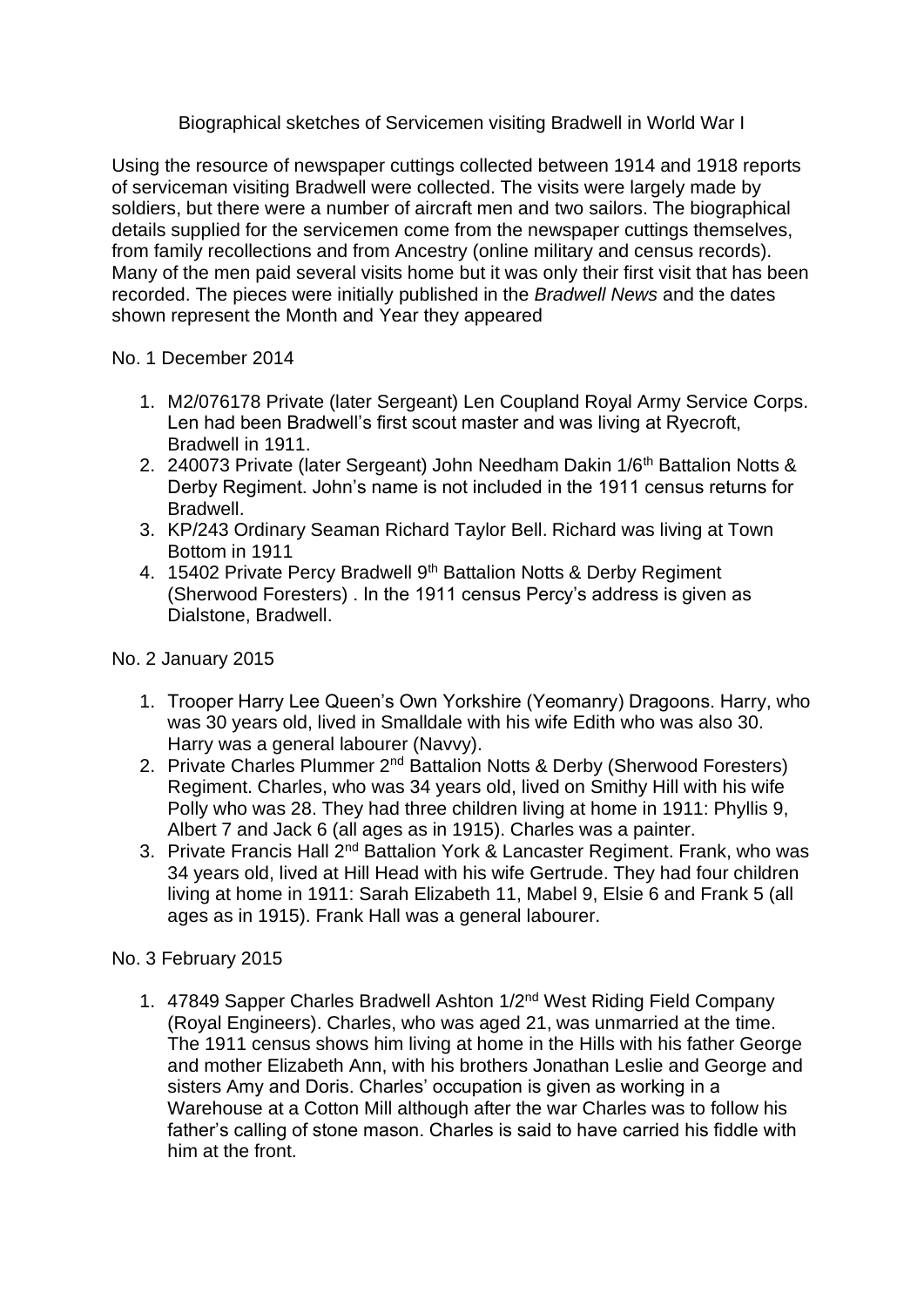### No. 4 June 2015

- 1. 4530 Private Harry Hallam 14<sup>th</sup> London Regiment (London Scottish). Harry was born in April 1894 and was the son of Benjamin and Barbara Anne Hallam of Town Bottom. In 1921 Harry Hallam married Hilda Hall. Hilda's mother Hannah started making ice-cream in Bradwell a trade taken on by Hilda's younger sister Nellie. Harry was shown as a pupil teacher in the 1911 census. The 14th London Regiment was in action at Ypres in October 1915.
- 2. 26665 Private Stanley Bradwell 16<sup>th</sup> (Chatsworth Rifles) Sherwood Foresters. Stanley was born in 1895 and was living with his widowed mother Nancy in Church Street in 1911 when his occupation was given as Mill Worker but he had joined the police by the time he enlisted. Stanley had a distinguished war career being awarded the DCM as a sergeant and the MC following his commission as 2nd Lieutenant. (The circumstances surrounding the award of the MC are described in After Seth p224.) The Chatsworth Rifles arrived in France in 1916 and played a prominent role in the Battles of the Somme. For his bravery Sergeant Stanley Bradwell received the DCM.
- 3. 3655 Private Stephen Middleton 4<sup>th</sup> (Hallamshire) York & Lancs Regiment. Stephen was born in 1892 and was living with father Samuel and mother Alice in Hollowgate in 1911. When he enlisted on 4<sup>th</sup> March 1915 he was married and living in Hope having married Frances Hadfield of Chapel-en-le-Frith in 1914. His visit home must have come shortly before leaving for France at the end of June 1915. In 1916 the  $4<sup>th</sup>$  (H) York & Lancs Regiment were also in action at the Battles of the Somme.
- 4. 17000 Corporal William Bough 8<sup>th</sup> York & Lancs Regiment. He was born in 1891 and first joined the Regiment as a reservist in 1913 but fully enlisted in April of the following year. He was living in Bamford in 1911 working as a blacksmith for the Derwent Valley Water Board. His wife Muriel was born in Cornwall. The 8th landed at Boulogne in August 1915 and were in action at the Thiepval salient on the Somme front early the following year.

## No.5 July 2015

- 1. 52638 Private Charles Stuart Ross 2<sup>nd</sup> Btn. Durham Light Infantry. Charles, who was aged 20 was the son of William and Julia Ross of Ivy Cottage, Hollowgate (later Hill Head). In 1911 his occupation was given as labourer. As part of the Army 23 Division Charles probably left for France in August 1915 and may have been engaged in the Battle of Loos fought that year. Charles lost his life on 12<sup>th</sup> July 1917.
- 2. 24725 Gunner Oswald Ashton Howe Royal Field Artillery. Oswald, who was aged 19, was born in Edale to Walter and Martha Howe and was recorded as living with them in Bradwell in 1911 (but not where in the village). He had been a grocery shop assistant before he enlisted.
- 3. 15402 Private Percy Bradwell 9<sup>th</sup> Btn. Notts & Derby (Sherwood Foresters) Regiment. Percy, who was aged 20, was the son of Willoughby and Emma Bradwell of Dialstone. He was listed as a horseman in a limestone quarry in the 1911 census. The 9<sup>th</sup> Btn. left Liverpool for Suva Bay in Gallipoli early in July 1915 and were evacuated to Egypt in December of that year.
- 4. 10/1097 Private John Darneley Petty. Jack, who was aged 28, enlisted in Hull into the 10/13<sup>th</sup> (service) Btn. East Yorks Regiment (known as the 'Pals'). Hull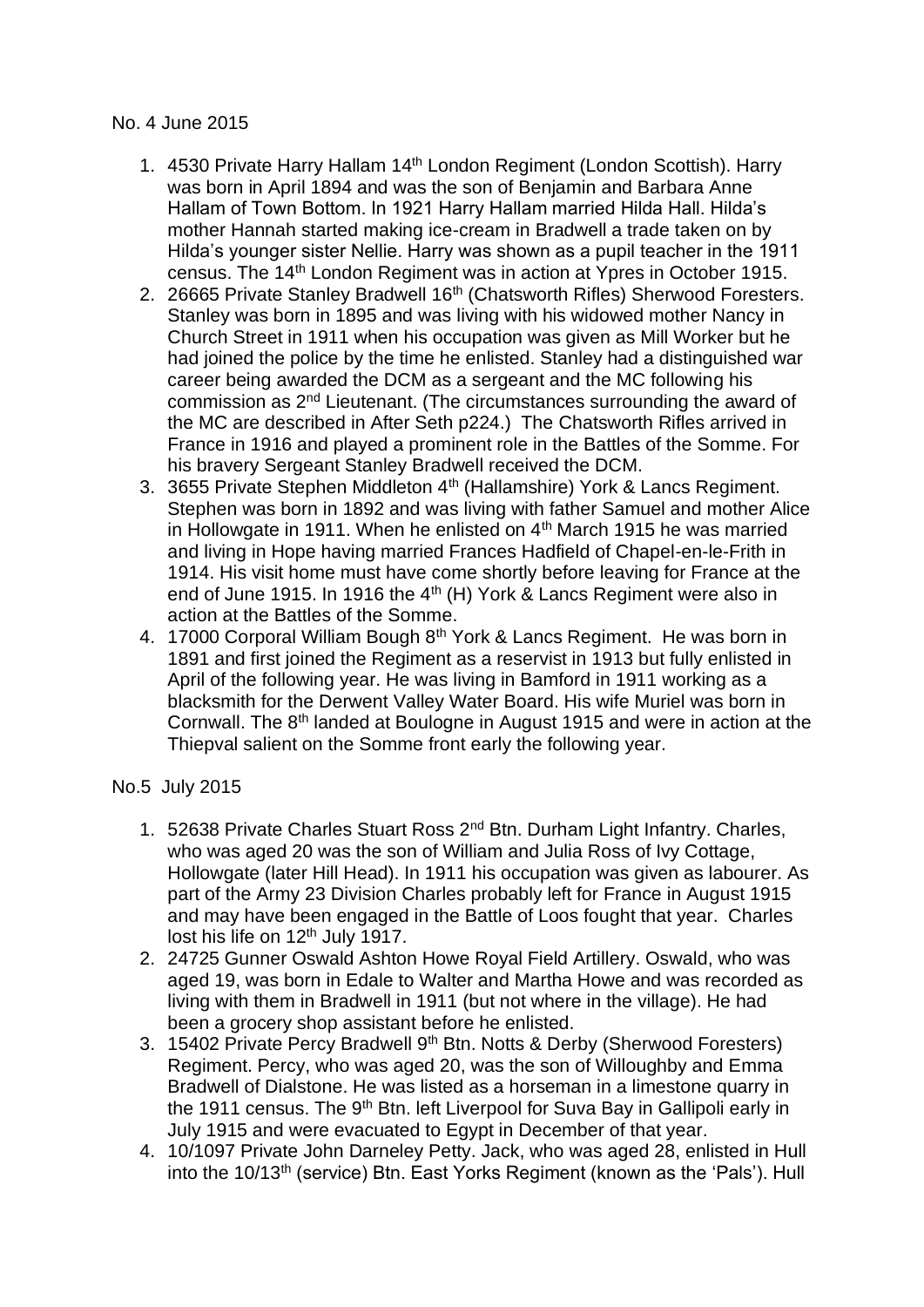was his home where is father Mortimer and mother Sarah Hallam were living but his family also rented Kinder Cottage on the Hills. Prior to enlistment Jack had been a teacher of mathematics at Pontefract Grammar School. Jack had been posted to Egypt by the end of 1915 and was commissioned 2<sup>nd</sup> Lieutenant the following year. He was seriously injured in 1918.

- 5. 13989 Private Gilbert Caterer King's Own Yorkshire Light Infantry. Gilbert was aged 21 and would have been visiting his mother Florence who kept the Newburgh Arms. The 7<sup>th</sup> Btn. KOYLI landed in France in July and was followed in succession by the 8 and 9/10 Btns. in the next few months.
- 6. Captain Robert William Jenkins  $10<sup>th</sup>$  Corps Cycle Btn. (5<sup>th</sup> Btn. Yorks & Lancs. Regiment). Robert was gazetted Captain on 9th September 1914. His home address was given as Netherside, Bradwell by Sheffield.
- 7. 1426 Private Walter Hall Notts & Derby (Sherwood Foresters) Regiment. Walter, who was aged 28, was living with his sister Mary Young and her husband George at Far Hill in 1911 when his occupation was given as cotton mill worker.
- 8. 6586 Private (soon L/Corp) Charles Elliott 10<sup>th</sup> Btn. Notts & Derby (Sherwood Foresters) Regiment. Charles, who was aged 37, was living in Great Hucklow with his wife Emma and their 4 children in 1911. His occupation then was given as limestone quarryman.
- 9. Private Thomas Humphreys Royal Welsh Fusiliers. Thomas, who as aged 19, was from Merthyr Tydfil and was probably visiting his sister Annie Harries who was living at Moorbrook off Granby.

#### No. 6 August 2015

- 1. 2999 Company Quartermaster Sergeant Walter Moorhouse 10<sup>th</sup> King's Own Yorkshire Light Infantry. Sergt. Moorhouse was formerly a tram conductor in Sheffield having joined up on September 3<sup>rd</sup> 1914. He was visiting his wife Mrs (Fanny?) Moorhouse who was residing on the Hills. In 1917 he received severe wounds, shrapnel having penetrated his left knee. It was possibly for this action that he was award the Distinguished Conduct Medal (DCM). The citation reads 'For conspicuous gallantry and devotion to duty. He displayed great courage and determination throughout. Later although partially buried for 3h he remained at duty.'
- 2. 1263 Pte (later Signaller Corp) Oswald Darneley East Riding Yeomanry (ERY). 'Ossie's' home was in Hull where the family were builders, but they had a house in Bradwell. On the 27<sup>th</sup> October 1915 he embarked at Southampton for Salonika but en route was diverted to Alexandra in Egypt. In 1916 120 officers and men from the ERY were detached to serve under T E Lawrence (Lawrence of Arabia) but it is not known whether 'Ossie' was one of these). In December 1916 the ERY were moved to the Suez zone to form part of an ANZAC mounted division and took part in three battles in Gaza in 1917. He was injured when his horse was shot from under him and left Egypt for England on  $12<sup>th</sup>$  January 1918. He was medically discharged on  $29<sup>th</sup>$  March 1918 and was issued with a blue serge jacket to identify him as a returning injured soldier. This he wore to identify him and prevent him receiving a white feather (a token of cowardice). After the war he met and married Isabella Thomson and they had three children Jean, John and Alison. Alison still lives in Bradwell in the house called Dale End.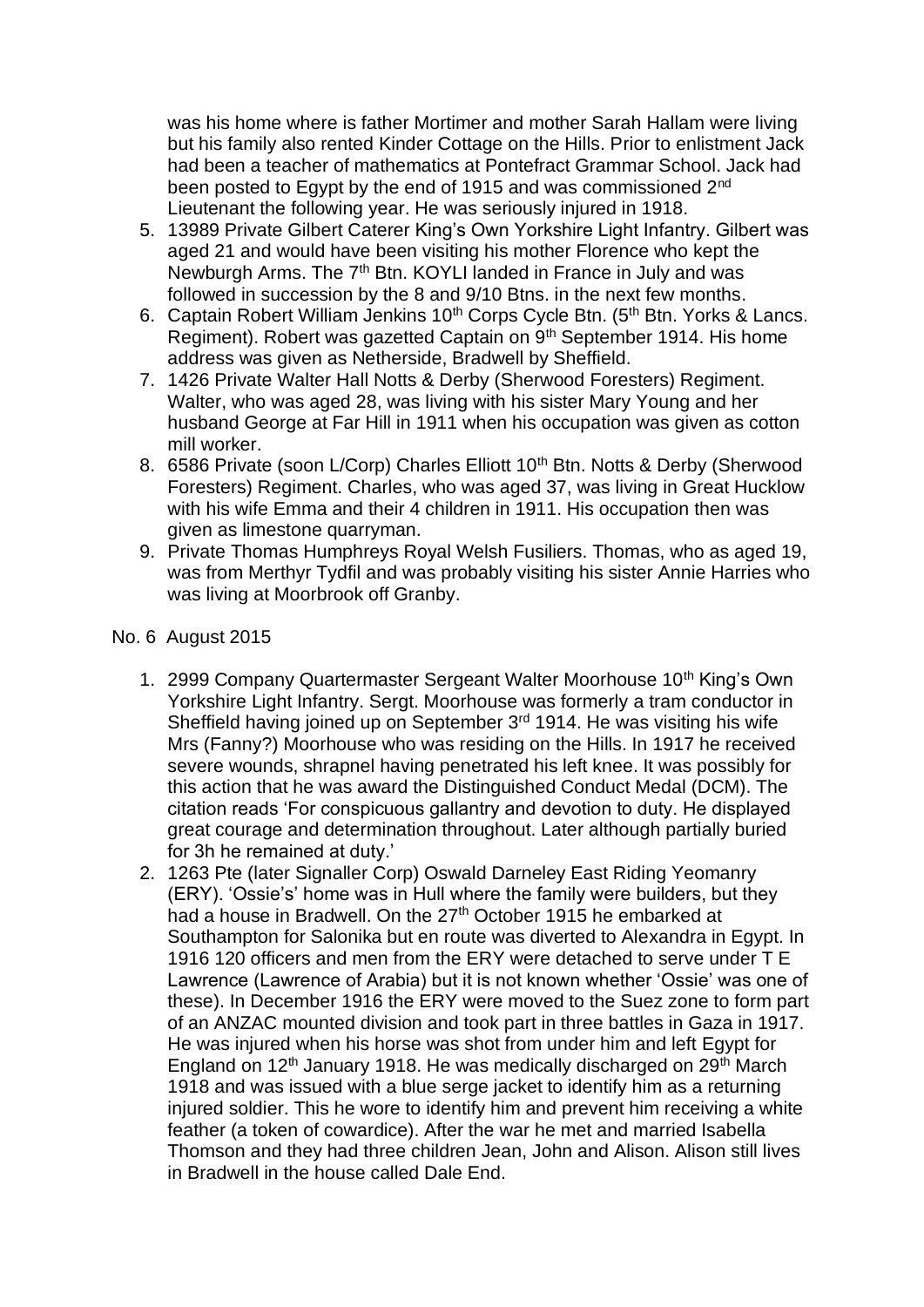- 3. 38989 Pte George Elliott 9<sup>th</sup> York & Lancaster Regiment. George who was 31 in 1915 was living at home in Smalldale with his parents William and Marina in 1901. His occupation in 1901 was given as railway labourer.
- 4. 1449 Pte William Elliott Notts & Derby Regiment (Sherwood Foresters). William who was aged 28 in 1915 was living with parents on the Hills in 1901. His occupation in 1901 was given as apprentice shoe maker.
- 5. 10/1097 Pte John Darneley Petty. Jack had also been on leave in July 1915.

## No. 7 September 2015

- 1. 2<sup>nd</sup> Lieutenant Alfred Hallam Petty 5<sup>th</sup> Notts & Derby Regiment (Sherwood Foresters). 26 year old Alf Petty, like his brother Jack, was born in Hull. Also like his brother Alf had been a school teacher, teaching for a while at Chesterfield Grammar School. Their father Mortimer ran Eton House School in Hull but the family had strong ties with Bradwell and when Mortimer received word in July 1916 from the British Red Cross that his son had been wounded it was addressed to him at Kinder Cottage, The Hills. The message said that Alf had been wounded in the thigh during the advance and had crept into a shell hole. Another wounded soldier had managed to crawl back from the hole to report that Alf was wounded but was unable to move. Alf was considered to be too close to the German lines for rescue and so was taken prisoner of war to be transferred to a German hospital. Mortimer's hopes must have been raised when he received a note from a Lieutenant Theodore Downman dated 15<sup>th</sup> July. The note in part said Alf was being well looked after. His wounds were not necessarily serious but would keep him in bed for some time. After this reassurance it must have come as a hammer blow to Mortimer and his wife Sarah Hallam Petty when they learned on the 9<sup>th</sup> September that their son had died in captivity just 2 days after Lieutenant Downham's encouraging note. In 1924 Alf's body was re-interred in St Souplet British Cemetery near Cambrai, France.
- 2. 7823 Private Lionel Middleton Notts & Derby Regiment (Sherwood Foresters). Lionel who was aged 21 would have been visiting his father Thomas Middleton in Church Street. Lionel's mother Isabella had died before the war. In the 1911 census Lionel's occupation was given as apprentice joiner. The Commonwealth War Graves Commission record shows that Lionel died on 24<sup>th</sup> October 1916 of wounds received fighting with the 6<sup>th</sup> Northumberland Fusiliers in the Battle of the Somme. Not surprisingly in view of the confusion that must have reigned at the time the War Diary of the 6<sup>th</sup> Battalion shows Lionel as being wounded one day later on the 25<sup>th</sup> October. Lionel is buried at Dartmoor Cemetery, Belcordel-Belcourt, France

## No. 8 October 2015

1. M2/021529 Private William Hill Revell Royal Army Service Corps. When he enlisted on  $7<sup>th</sup>$  December 1914 William was 42 years and 4 months of age. He was Bradwell-born and was living at the Cycle Depôt, Netherside with his wife Esther and children Roland, Elizabeth and William Charles in 1911 (Pattie Revell was born in 1912). His occupation given in the 1911 census was that of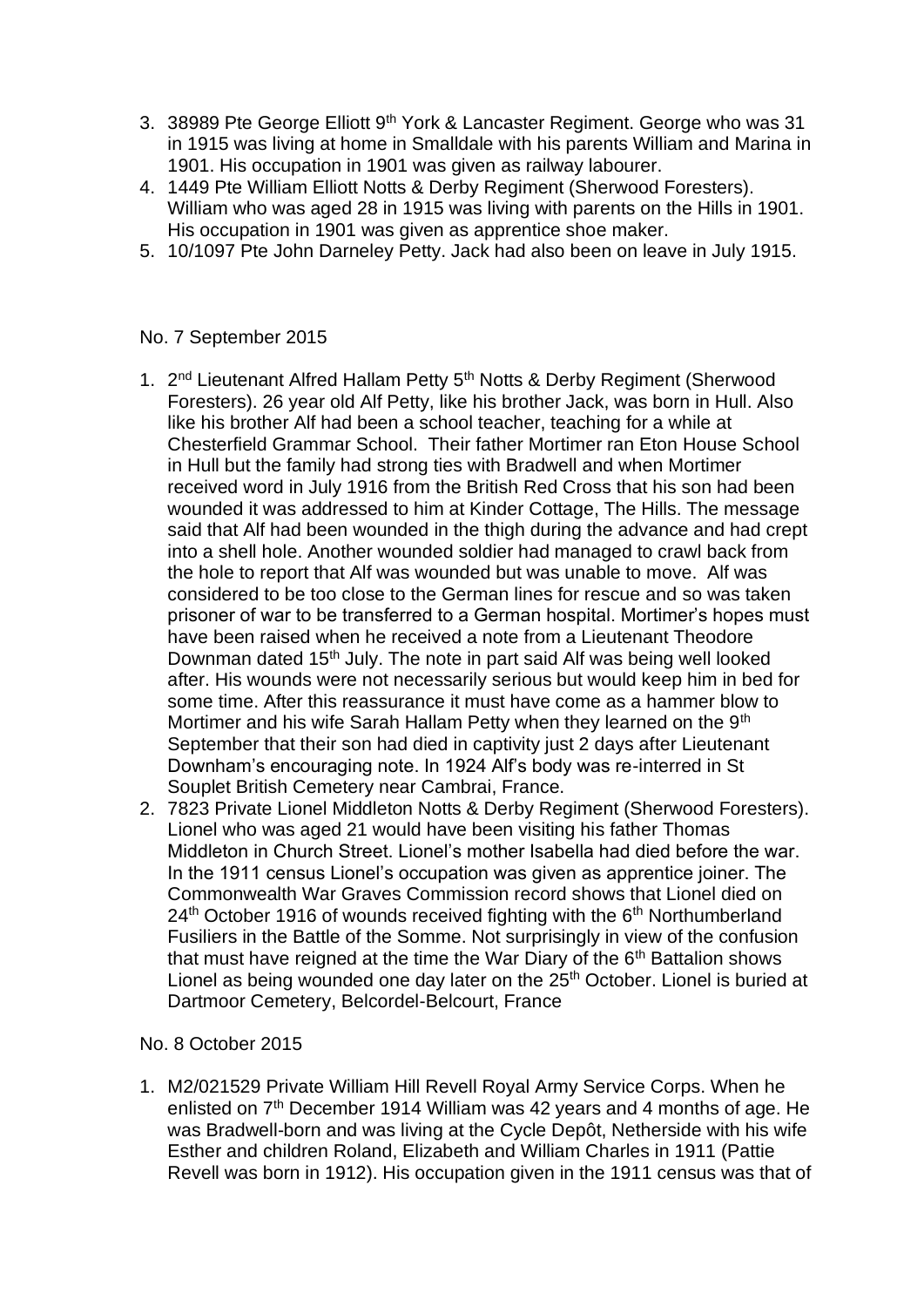cycle repairer and dealer but on enlistment he was described as a blacksmith. His army record includes a letter of recommendation signed by John Hall. The letter head reads 'All kinds of Machines repaired and supplied, Maker of Palisades, Picks, Hammers and modern work in Iron and Steel – 5 per cent interest charged on overdue accounts'. The letter says that William had worked well for John for 3 years and is dated Nov 15<sup>th</sup> 1895. By 1919 when he was demobilized William was in 406 Motor Transport Corps and was stated to be sober, reliable and intelligent.

- 2. 18726 Private Wilfred Eyre 2<sup>nd</sup> Battalion York & Lancaster Regiment. Wilfred Eyre was christened in Hathersage on 4th December 1892 and his parents were Samuel and Fanny Eyre of Mill Farm Abney whose other children were James and Benjamin, Rose and Ruth. By 1919 Rose had married William Bramhall and was living in Smalldale. Wilfred had been living in Bradfield when he enlisted in February 1915. By 23<sup>rd</sup> April 1916 he had been killed in action and his memorial is in the Essex Farm Cemetery, Belgium and of course on the Bradwell War Memorial. (In an earlier publication on the war dead Wilfred Eyre was confused with another Wilfred Eyre of Little Hucklow. Since then recently released correspondence between the Army and Ruth Eyre of Mill Farm Abney make it clear that it was her brother Wilfred Eyre who had died.)
- 3. 24701 Driver William Henry Ash Royal Field Artillery. Willie Ash who aged 23 was the son of Joseph and Sarah Elizabeth of Heatherfield, Jeffrey Lane. Joseph was a Cutlery Manufacturer and his son was employed in his father's company. In 1920 the King of the Belgians awarded his country's Ordre de la Couronne to Joseph Ash for his work with the Belgian refugees who came to live in Bradwell during the recent war.
- 4. 28006 Private (soon to be Lance Corporal) Ernest Bower 3rd Battalion King's Own Yorkshire Light Infantry. Ernest was aged 19 and living at 199 Crookes Valley Road, Sheffield when he enlisted in 1915. He was living on The Hills, Bradwell in 1911 with his mother Ada (née Ash) and brother Stanley Arthur, his father having died in 1909. His mother's occupation was grocer and provision dealer and Ernest was her assistant. Both Ernest and his brother Stanley Arthur are listed in the roll of honour kept in St Barnabas Church.
- 5. M/347048 Private Charles Wilson Royal Army Service Corps. Charles was aged 22 in 1915 and had been born in Bamford. In 1911 he was shown as helping his father Abraham on a farm at Offerton, Hathersage. He may have been visiting his cousin Reuben Wilson at New Nook. Reuben was listed as a yeast dealer in 1911. Both Abraham and Rueben had been born in Thornhill.

#### No. 9 November 2015

- 1. C/6063 Private Cyril Evans Hallam 18th (Arts & Crafts) Battalion King's Royal Rifle Corps. Cyril was 13 and at school in 1911. He was living with his father and mother Benjamin and Barbara Anne at Town Bottom. His older brother Harry, who was a pupil teacher in 1911, had been home on leave in June 1915. The Arts & Crafts battalion had been formed in May 1915 and was moved to France in 1916. They took part in two battles on the Somme that year, were moved to Italy in 1917 but returned to France the following year.
- 2. Private Joseph Daniel Notts & Derby (Sherwood Foresters) Regiment. Joseph was the son of James and Elizabeth who were living in Church Street in 1911.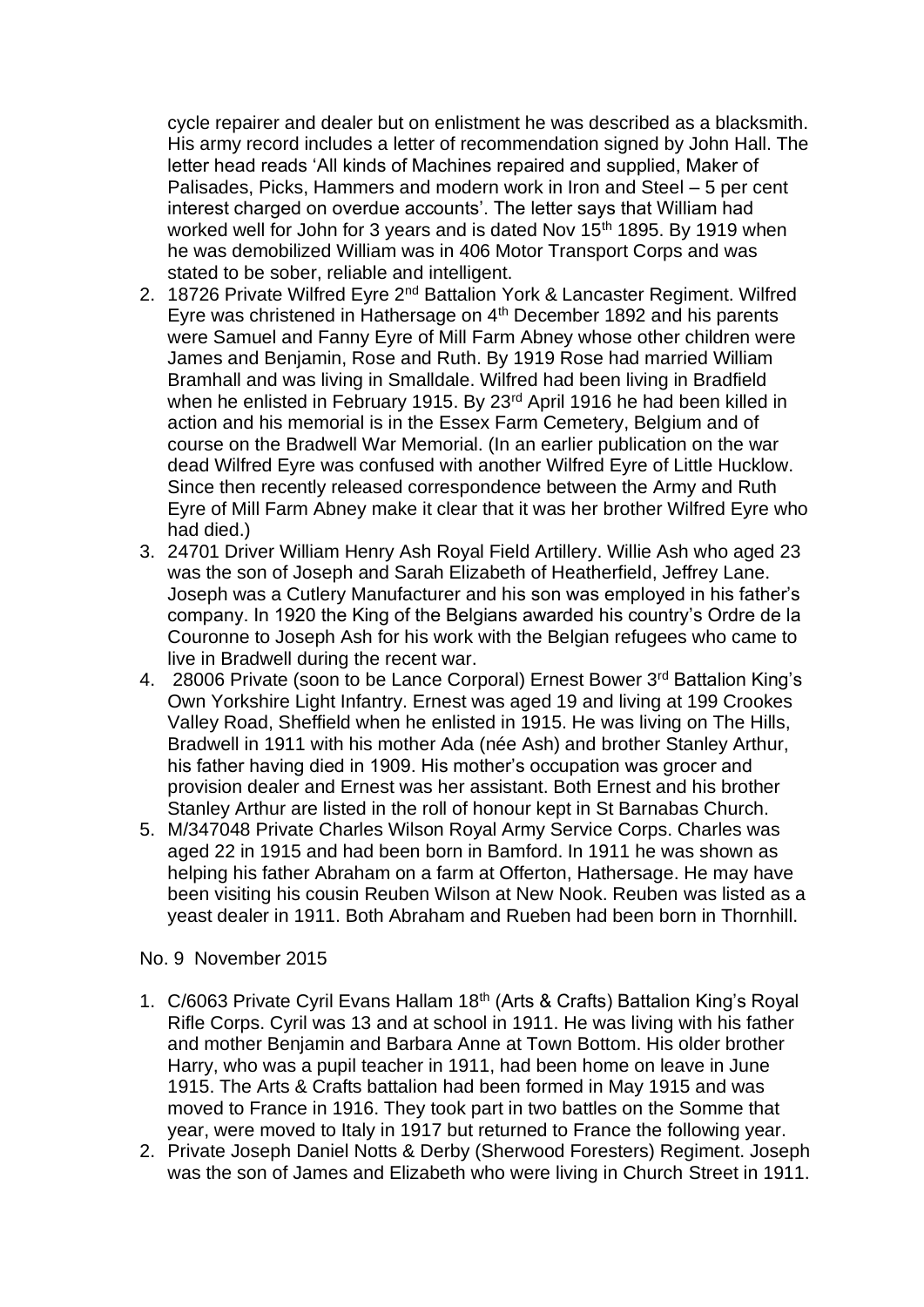Joseph was born at Brampton but was christened on 3<sup>rd</sup> May 1891 at Eyam. Joseph married Selina Hall in 1920 just one year before Harry Hallam married her sister Hilda.

3. 613322 Private William Brickwood Bradwell 19<sup>th</sup> Battalion London Regional Royal Army Ordnance Corps. In 1911 Brickwood was aged 15 and living with his father Nathaniel and mother Florence Lily at 2 Faranden Road, Darnall, Sheffield where he was working as a boot repairer at the Brightside and Carbrook Co-operative Society. He enlisted in Sheffield on 16th August 1915. In visiting Bradwell in November he could well have come to see either of his two grandfathers: William Bradwell who lived in Hugh Lane or William Brickwood Prisk who lived on Towngate. (William Prisk's father John had come to Bradwell from Redruth, Cornwall in the middle of the nineteenth century when he changed his trade from copper to lead mining.) In December 1917 a brief report states that Brickwood Bradwell had suffered 'shell gas poisoning (mustard)' while fighting in the Battle of Cambrai in the [Nord](https://en.wikipedia.org/wiki/Nord_%28d%C3%A9partement%29)  [Département](https://en.wikipedia.org/wiki/Nord_%28d%C3%A9partement%29) of France. After treatment in Rouen he was transferred home and left the army in August 1918. He married Jane Clay in 1925 and died in 1960 when he was buried at St Barnabas Church.

#### No.10 December 2015

- 1. Lance Corporal Frank Dawson-Smith Hallamshire Rifles (later commissioned Lieutenant in the Oxford & Buckinghamshire Light Infantry). In 1914 Frank married Lavinia Dakin (sister of John Dakin mentioned above) of Netherside, Bradwell when he was a school master at Derwent House School, Bamford. He was the son of Rev Charles and Mrs Katie Dawson-Smith of Nash Rectory, Stony Strafford which may explain the regiment he finally joined. Frank was still serving in the Army in 1920 as an officer in the  $5<sup>th</sup>$  African Rifles in Jubaland (now part of Somalia) when it was reported that the troops he was commanding mutinied and murdered him. Accordingly Frank's grave (which is now in Wajar Cemetery, Kenya) is noted by the Commonwealth War Graves Commission as among those of the war dead. News of Frank's death appears to have arrived too late for his name to be inscribed on the Bradwell Memorial. Nevertheless when the memorial was unveiled by Colonel Herbert Brook Taylor Lavinia placed a posy in memory of her husband. Another newspaper report stated that Frank included in his ancestors the Governor of St Helena when Napoleon was held there.
- 2. 26697 Driver William Goddard Royal Engineers. In 1911 William was a 33 year old widower living in Calver with his three children his wife having died soon after the birth of their third child. By 1915 he had remarried and was living on Church Street, Bradwell. His occupation in 1911 was said to be 'cab proprietor' and a newspaper report of 1915 said he had been a driver for Drs Lee and Brooks of Eyam before enlisting. In 1916 his second wife Margaret (née Hoskin) received a copy of letter to him by Major-General William Lambton commander of the British 4<sup>th</sup> Division in France which said 'Your Commanding Officer and Brigade Commander have informed me that you have distinguished yourself by your conduct in the field'.

#### No 11 January 2016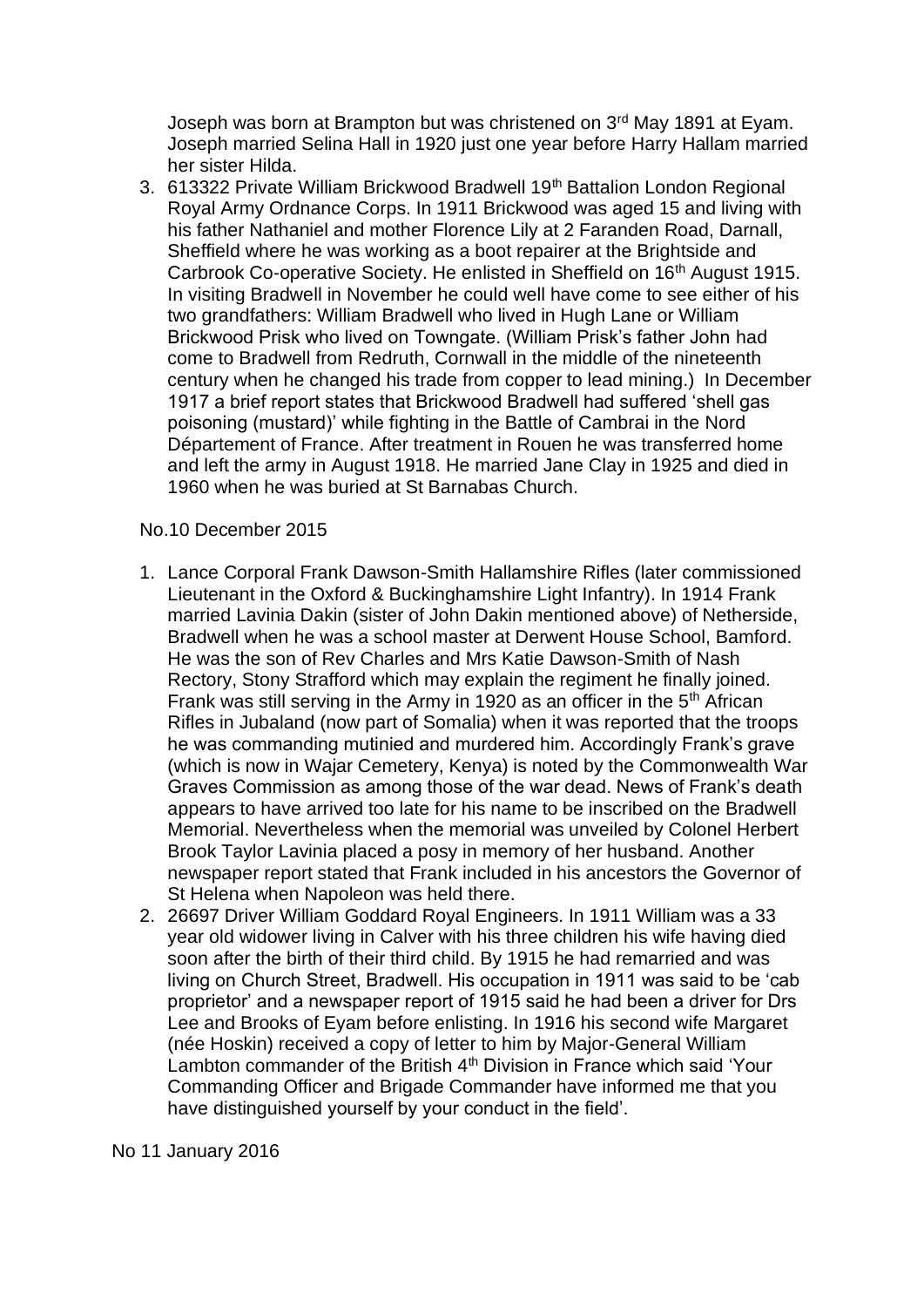- 1. 70815 Driver George Slater Royal Field Artillery. George was born in Eyam in 1893 and was living with his parents Alfred and Jane on Church Street, Bradwell in 1911. He was working as a butcher's assistant in 1911.
- 2. 3846 Trooper Alfred Lessons Household Cavalry 15<sup>th</sup> Life Guards. Alf was born in Bradwell in 1897 and in 1911 was helping his father who was the licensed victualler in the Bridge Inn. His mother was Martha and his sister Ida.
- 3. 7079 Private (later Sergeant) Sidney Brown 10<sup>th</sup> Lancs Fusiliers. The only Brown family listed as living in Bradwell in 1911 was that of PC Thomas Brown and if Sidney was visiting them his relationship is not clear. However the Bradwell Roll of Honour kept in St Barnabas' does include the name of Sidney Brown. In November 1915 the 10<sup>th</sup> Lancs Fusiliers were stationed in Sanctuary Wood near Ypres.
- 4. Mitrailler (Machine Gunner) Leon van Egeren Belgian Army. The story of the arrival of Belgian Refugee families in Bradwell was recounted in the June/July 2014 issues of the Bradwell News. In most cases the family lived in Bradwell whilst the husband was away fighting in his own country and so the visits described in the newspapers of the time were treated in the same way as those of native Bradwell men. Leon had been fighting on the banks of the River Yser where the German advance into Belgium had finally been halted.

## No 12 February 2016

- 1. 65412 Gunner Hedley Kay Royal Garrison Artillery. In the 1901 census Hedley, who was then aged 8, was listed as living in Dialstone with his parents John and Sarah Ann and his 6 year old sister Gladys. All were Bradwell born. In the 1911 census the occupation of both Hedley and Gladys was given as comb cutters (probably at Stretfield). Father John was a jobbing gardener. The family appear to have moved from Dialstone at some time after 1901 because the address given by Hedley when he enlisted in 1915 was Hugh Lane (appearing in his army record as 'Yew' Lane). Hedley left for France from Southampton in May 1916. He was wounded in the hand in 1917 and more seriously in May 1918 when he spent time in the West Bridgford Military Hospital near Nottingham before leaving the Army later that year.
- 2. 42827 Guardsman Alfred Edward (Teddy) Randles 3rd Btn. Grenadier Guards. In 1911 Teddy (who was Bradwell born) was living in Brook Building (where the family had moved from Smithy Hill). He was aged 15 and was a grocer's assistant. His father, George Joseph Randles, was the Head of St Barnabas' Church School from 1894 until 1923, and his mother was Julia. Teddy enlisted in 1915 and must have rejoined his battalion in Flanders near Ypres in March of 1916. Later in the war, in 1918, Teddy was in action east of Amiens in France when his company came under heavy shelling. The poison gas filling some of the shells caused him to be evacuated to hospital at Boulogne. He recovered and left the Guards in 1919. His son Robert (Bob) Randles is still living in Hope.

## No. 13 March 2016

1. The enlistment of 20 year old 203491 Private (later Lance Corporal and then acting Sergeant) Cheetham William Fletcher 3<sup>rd</sup>, 4<sup>th</sup> and then 1/5<sup>th</sup> Battalion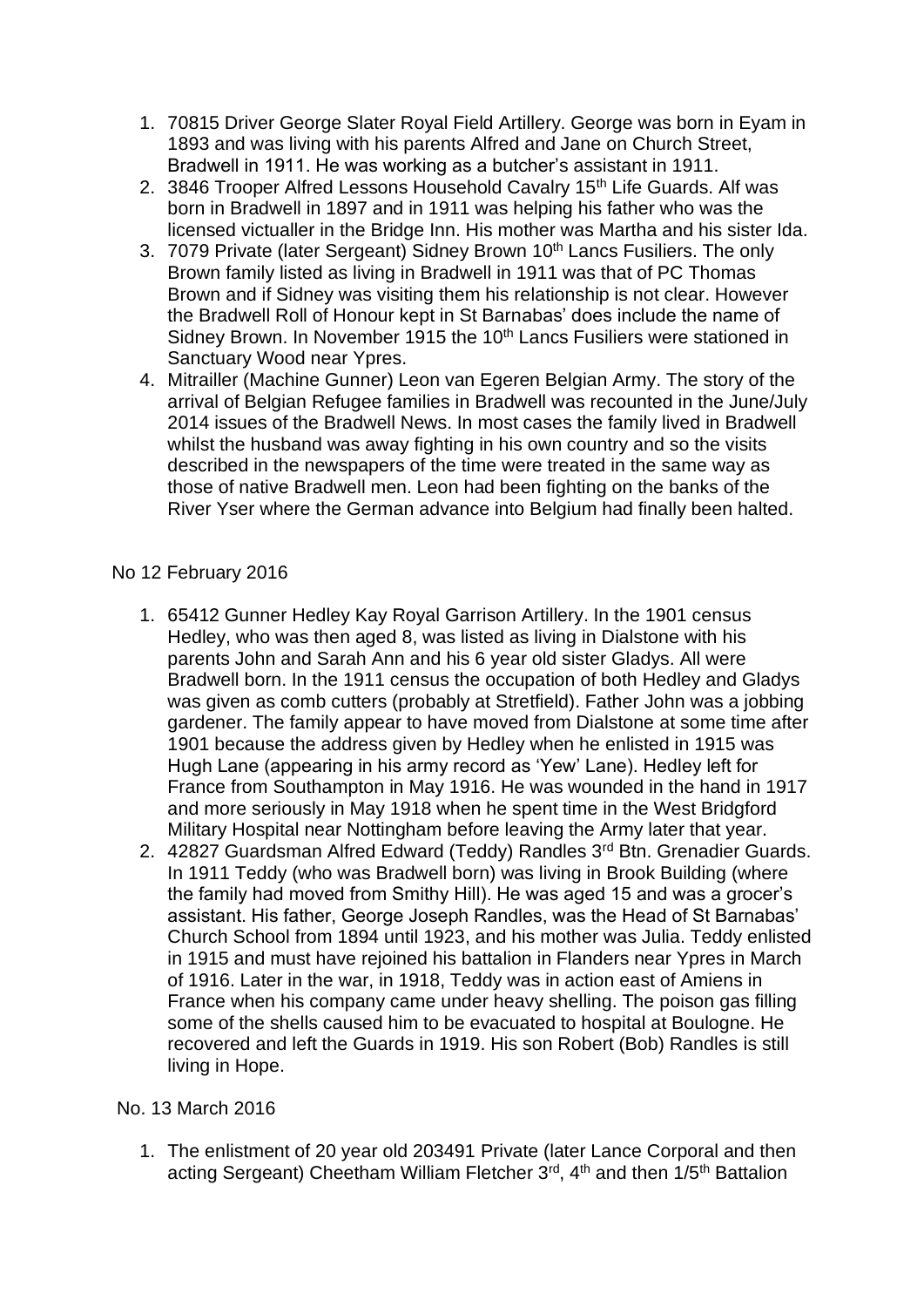Notts & Derby Regiment (Sherwood Foresters) on 7<sup>th</sup> September 1914 is described in 'Cheet's' own words in the book A Bradwell Man produced by his grandsons Barry and Bill Fletcher. He left behind him his parents John and Annie and he later wrote 'My parents didn't know anything about my going, I just vanished'. He finally saw active service on 24<sup>th</sup> March 1915 and was in action at the Battle of Hohenzollern Redoubt (part of the Battle of Loos) later that year. In his army record it is stated that he suffered gunshot wounds in the back and shoulder on 22nd December (Cheet in his diary says it happened on the Christmas Eve). He was back in England recuperating a month later and had recovered sufficiently to visit Bradwell in March. On the 13<sup>th</sup> June we read that he, a bachelor of Hill Head, married Grace Pember Bough spinster also of Hill Head. Cheet's occupation was given as joiner and wheelwright. Cheet left the army on  $8<sup>th</sup>$  February 1919 when his address was given as Brier Cottage. Cheet was serving in the Home Guard in October 1943 when he 'went to sleep and didn't wake up'.

- 2. 10057 Lance Corporal (later Sergeant) Anselm George Hallam 2<sup>nd</sup> Battalion York and Lancaster Regiment. In 1911 Anslem was living with his parents Stephen and Mary Anne probably in Smalldale which was the family's home in 1901. Anselm was a cotton doubler in 1911, his first army posting coming in September 1914. In January 1915 he wrote a surprisingly detailed description of the action he had seen near the French village of Radinghem south of Armentières. Unlike his elder brother Thomas Edwin Hallam George came safely through the war and died in Leeds in 1963 aged 70.
- 3. 14562 Private (later Sergeant) John Howe 10<sup>th</sup> Battalion Notts & Derby (Sherwood Foresters) Regiment. John Howe was born in Edale in 1892 but was living in Smalldale in 1901 with his father Walter, a railway ganger, and mother Martha Elizabeth. By 1911 John was working as a railway labourer and still living at home with his younger twin brothers Oswald Ashton and Harry. Throughout March 1916 the 10<sup>th</sup> was in action near Armentières and in the month the Battalion lost18 men killed, 81 were wounded and 3 were listed as missing with heaviest of the casualties coming towards the end of the month.

## No. 14 April 2016

- 1. 80412 Gunner Parker Davies Morton Royal Garrison Artillery. In the 1911 census Parker was living with his father Luther and mother Hannah and sisters Violet and Lily in the family shop on what was then Water Lane. Parker, who was 26, was helping in the shop and the address soon became Church Street (the shop is now the private house Anvil Cottage). Parker enlisted in the RGA in May 1916 and by the end of the year he was at the Anti-aircraft training Depot and then he was posted number 33 AA Company. He left the Army in 1919 and married Esther Elizabeth Hudson of Pickering in 1922. He was living with Esther at Dailstone when he died in 1933.
- 2. Gunner John Dixon Royal Garrison Artillery. The only Dixons listed as living in Bradwell in 1911 were farmer Robert and wife Ann both aged 65 of Brookside. None of their sons was called John and so the connection of John Dixon with Bradwell remains to be established but his name is inscribed in the Roll of Honour kept in St Barnabas Church.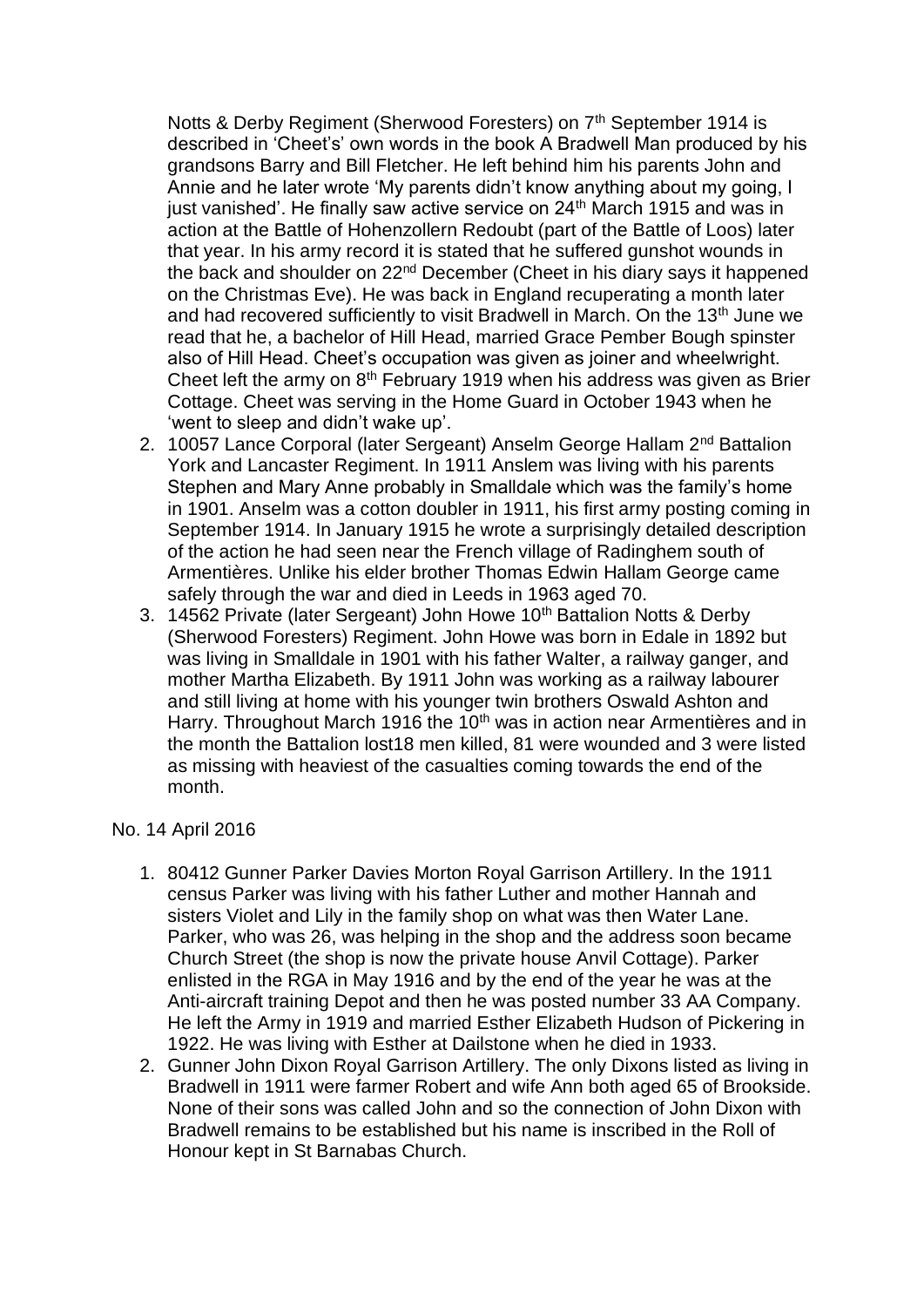- 3. T4/058315 Driver Robert Elliott Royal Army Service Corps. In the 1911 census Bradwell born Robert Elliott aged 29 is listed as a farmer's son living at New Nook with farmer Thomas, whose wife Jane had died earlier. No further information about the military career of Robert Elliott has been found.
- 4. Private John Middleton 3<sup>rd</sup> Lincolnshire Regiment. Although there were number of Middletons listed as living in Bradwell in the 1911 census none of them was a John Middleton, nevertheless the village Roll of Honour does list a John Middleton. Nor does a John Middleton serving with the Lincolns appear in any of available lists of soldiers who served in WWI not even the fairly comprehensive lists showing medals awarded.
- 5. Mitrailleur Leon van Egeren, a machine gunner with the Belgian Army. His family were among the Belgian refugees who came to live in Bradwell during WWI, often whilst the father was fighting in Belgium. There were at least six houses in the village opened to Belgian families but it is not clear where the van Egerens were accommodated. A fuller account of Bradwell's Belgian Refugees was given in the June and August issues of the Bradwell News for 2014.

# No 15 May 2016

- 1. 12/533 Private John Alfred Truman 1st (Sheffield) Battalion York and Lancs Regiment. Alf Truman was born in Arnold, Nottingham in 1887 and he married Mary Fox Jeffery of Nethercotes Farm Bradwell in 1909. At that time he was a hairdresser. He enlisted in September 1914 when he was living in Woodhouse but his later Army papers show his address as Fern Bank, Bradwell. He appears to have contracted malaria serving in Salonika in 1917 and thereafter he was in and out of hospital until he left the Army in 1919. He died when living in Nethergreen Road, Sheffield in 1965.
- 2. 482119 Sergeant Walter J Harrington Royal Engineers (T). Walter is one of those soldiers whose name appears in the Bradwell Roll of Honour but for whom it has not been possible to find a connection with the village. Harringtons are listed as living in Baslow and Edale in the censuses but none of these was a Walter.
- 3. 56560 Private St Anton Stenton Hickinson 2nd Battalion, Royal Welsh Fusiliers. Stent was born in Bamford in 1889 and his first job was working at Castle Gate Farm, Eyam where he looked after the horses. By 1906 he was employed as a labourer at Brough Corn Mill where he continued until enlisting in 1914. Sadly Stent did not survive the war losing his life on 28<sup>th</sup> September 1917. He is commemorated at the Tyne Cot Memorial in Belgium.
- 4. Private George Walker Notts & Derby (Sherwood Foresters) Regiment. The 1911 census shows two Bradwell born men with the name George Walker living in the same house on the Hills. One was a 14 year old grocer's errand boy living with his father Albert Henry and mother Lavinia. The other was George Abner Walker who was a cotton doubler lodging with his brother Albert. But it has not been possible to determine whether the uncle or his nephew was visiting.
- 5. 28934 Private Charles Kendal Bradwell 27<sup>th</sup> Reserve Battalion 2<sup>nd</sup> Manchester Regiment. Ken Bradwell was born in Tideswell in 1896. By 1911 he was living with his father Alfred (a tailor) in Coplowdale where he was working as a farmer labourer. When he enlisted in 1916 he was living in Church Street and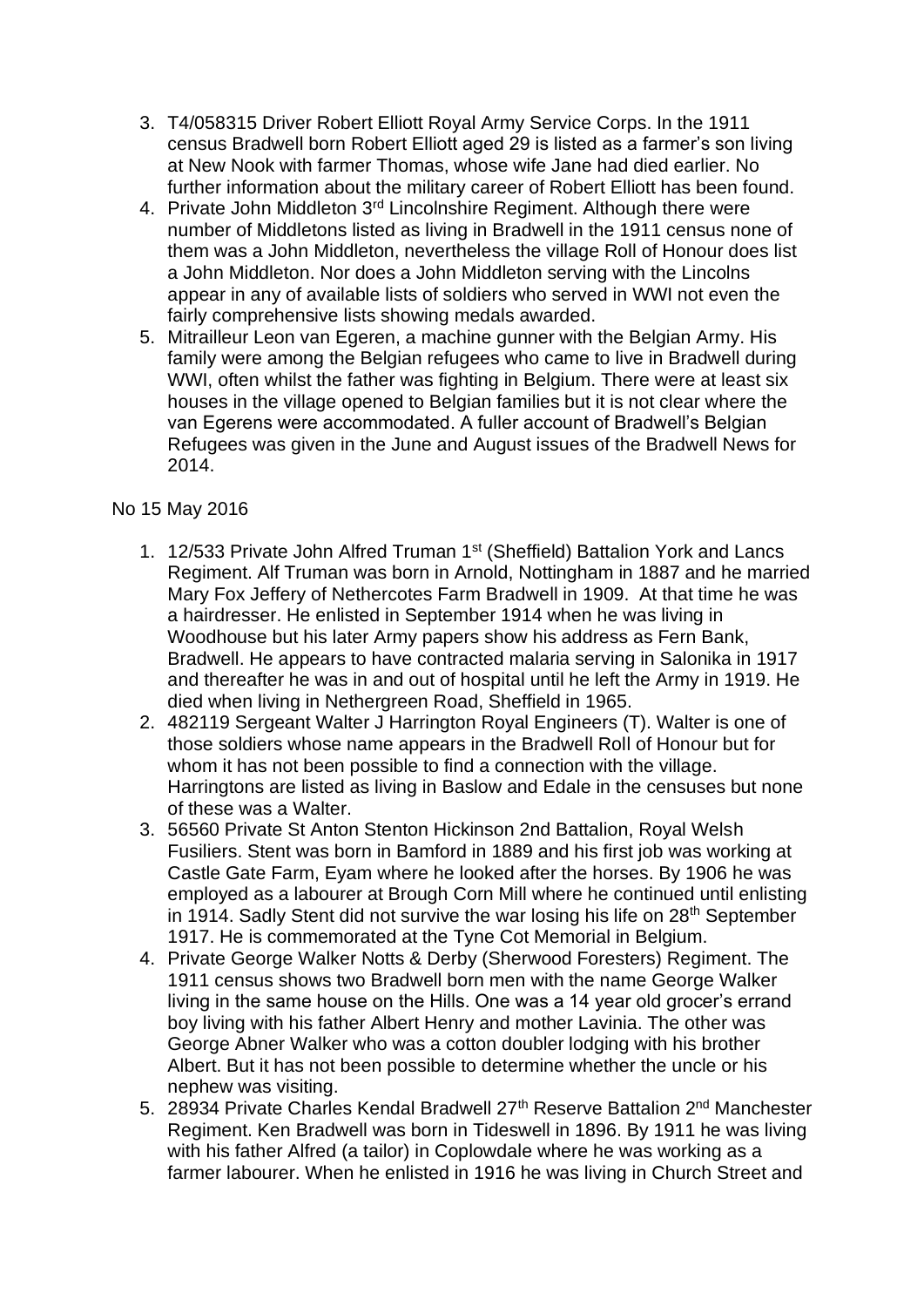his occupation was given as cab driver. He was posted abroad for a year in 1916 -17 and then for the whole of 1918. His record shows that he received a gunshot wound to the wrist in December 1918! He left the Army in 1919 and married Fanny Liversidge of Smalldale with whom he had two sons Charles Kenneth and Sydney. Sydney was born in 1922, the year Ken died at the age of 26.

# No. 16 June 2016

- 1. 476280 Sapper Jonathan Leslie Ashton Royal Engineers (T). In 1911 Leslie and brother Charles and four of their brothers and sisters were all living on the Hills with father George (a stonemason) and mother Eliza Ann. At that time Leslie was working as a labourer for the Derwent Water Board. Leslie's role as the secretary of the Old Bradwell Brass Band before the war is described in After Seth p159. After the war Leslie established himself as a builder and it was said that in his building 'He would make a cathedral of a closet'. He married Louisa Miller in 1934 and then for second time in 1955 to Hilda Morton (née Darneley) and he died in 1962 by then living at Ryecroft at the end of Bessie Lane on the Hills.
- 2. 180929 Sapper Allen Bradwell Royal Engineers (Railway Division). Allen Bradwell was born 1885 to John and Nancy and was living with his mother in Water Lane in 1901, his father having died in 1896. He married Ethel Priestley of Ashopton in 1909 and by 1911 his address is given as Station Road (later Netherside) Bradwell and his occupation was school attendance officer. His army career began in 1916 and the record shows that he spent two periods in hospital, the second on Malta, suffering from malaria. After the war he returned to Bradwell but was living in Hope when he died in 1956.
- 3. 89353 Private John Thomas Bradwell 4<sup>th</sup> Battalion Notts & Derby (Sherwood Foresters) Regiment. John Bradwell was born in Whaley Bridge in 1888 to William and Mary Bradwell. In 1912 he married Violet Ward and they lived in Peak Dale where he was employed as a limestone quarry man. By this time father William was living at Coplar Knowle on Smalldale. John enlisted in 1915 but was not posted abroad until 1917. He was killed in action on 19<sup>th</sup> March 1918 and is commemorated in the Favreuil British Cemetery in the Pas-de-Calais Department of France.
- 4. 140559 Gunner Ernest Chapman Royal Field Artillery. Born in 1897 Ernest was working on his father Alwyn's farm at Brough Lea in 1911. He enlisted in December 1915. He was posted to the 4<sup>th</sup> Army School of Mortars in 1917 and later to the 157<sup>th</sup> Brigade of the RFA. He left the Army in April 1919.
- 5. Private John Fletcher Notts & Derby (Sherwood Foresters) Regiment. In the 1911 census 15 year old John was living with his father John and mother Annie. He was the brother of Cheet Fletcher mentioned previously and his occupation was given as apprentice joiner.

# No.17 July 2016

1. 201057 Lance Corporal Clement Pierce Dix 4<sup>th</sup> (Hallamshire) Battalion York and Lancs. Regiment. Clem Dix was living at 33 Clinton Place, Sheffield when he enlisted in November 1914. The following year he married Mabel Andrew in Ecclesfield. His military record shows that he died in hospital in Boulogne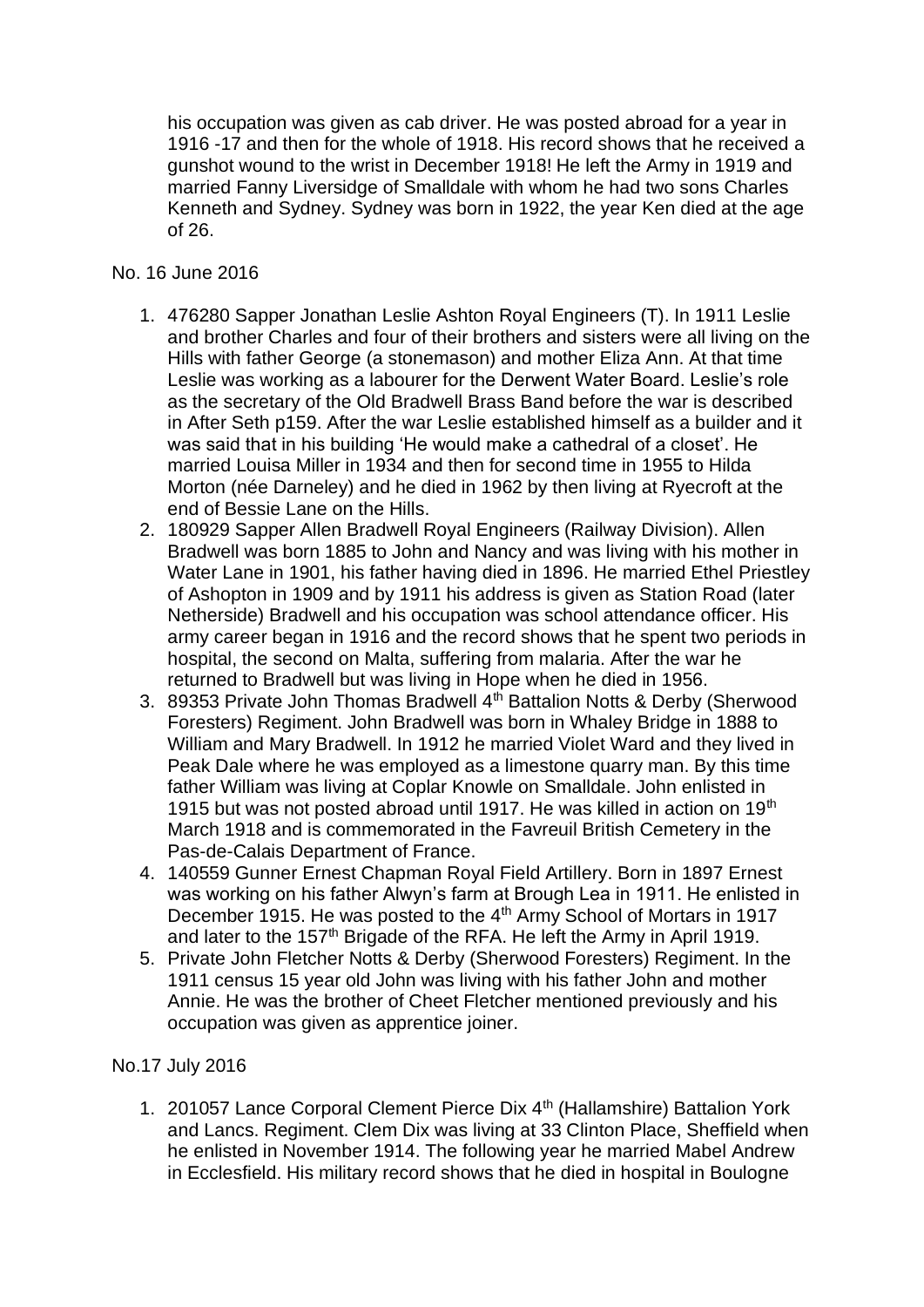on 18th of March 1917 of wounds received in action. He is commemorated on the Boulogne Easter Cemetery. His widow by then was living in Ecclesfield. A later report states the Clem had lived at Moorbrook View, Bradwell.

- 2. WR279526 Sapper Johnson Evans Royal Engineers. Two Johnson Evans are listed as living in Bradwell in 1911 they were uncle and nephew and were both residing with father and grandparents Hiram and Emma respectively. Johnson Jnr's parent William and Mary Matilda were also living in Bradwell at Hollowgate. It seems likely that it was uncle Johnson who was visiting home on leave. In 1911 Johnson was aged 25 and working as a railway labourer. When Johnson enlisted at the end of 1915 he was living in Smalldale. With his background he joined the Railway Troops of the Royal Engineers as a platelayer. By the end of 1916 Johnson had been wounded and was in hospital in Boulogne and did not return to active service until January 1918. He married Eleanor Haigh in Rotherham in 1924 and was still living there when he died in 1961.
- 3. 203848 Private Percy Robert Hallam Eyre 2<sup>nd</sup>/6<sup>th</sup> Battalion Notts & Derby (Sherwood Foresters) Regiment. Percy was a Stocksbridge-born farmer living with his wife Harriett Ann (née Gibbon) at Hill Head in 1911. He enlisted at the age of 34 at the end of 1915. He was posted in France for most of 1917; was home for Christmas that year and was back in France in January 1918. Two months later he was killed in action and is remembered at the Arras Memorial in France.
- 4. 38505 Second Air Mechanic (Rigger) Jessie Eyre Royal Flying Corps. Fifteen year old Jessie was living at Knowle Gates Farm Castleton in 1911. He was working for his father Andrew and mother Mary Ann (née Furness). No further details of his military career have been found
- 5. Lieutenant Alec Ewart Glassey 15<sup>th</sup> (Service Battalion) Highland Light Infantry. In the 1911 census Normanton born 23 year old Alec was living in Sheffield with his wife Mary Eleanor. Alec's profession was stated to be Professor of Elocution. By the start of the war Alec and Mary were living on the Hills. There are numerous newspaper cuttings describing the concerts given by both for a wide range of charities. In October 1916 shortly after his visit home Alec was back in France when his wife received a message that he was in hospital suffering from shell shock. Later in the war after he had returned to the front he was in hospital once more this time suffering from gas inhalation. But he survived and died in Poole, Dorset in 1970 having lived for some time in Jamaica.

## No.18 August 2016

1. Lieutenant (later Captain) Sylvanus Noble Dixon Princess Patricia's Canadian Light Infantry. Before his father Joseph Noble Dixon moved Bradwell to in the 1880s he had been Her Majesty's Inspector of Light Houses in the Bahamas. Two of his sons fought with British Empire Armies in WWI. Sylvanus was with the Canadians and brother Innis with the New Zealanders (12/994 Private Innis Noble Dixon Auckland Infantry Regiment 1<sup>st</sup> Battalion). Both were Bradwell born and had lived at Woodcroft before emigrating. Sylvanus was the luckier of the two brothers because although he was wounded in 1917 he did survive the war. Innis was also wounded but at Gallipoli two years earlier. By 1917 he had recovered and was in France when he was killed in action.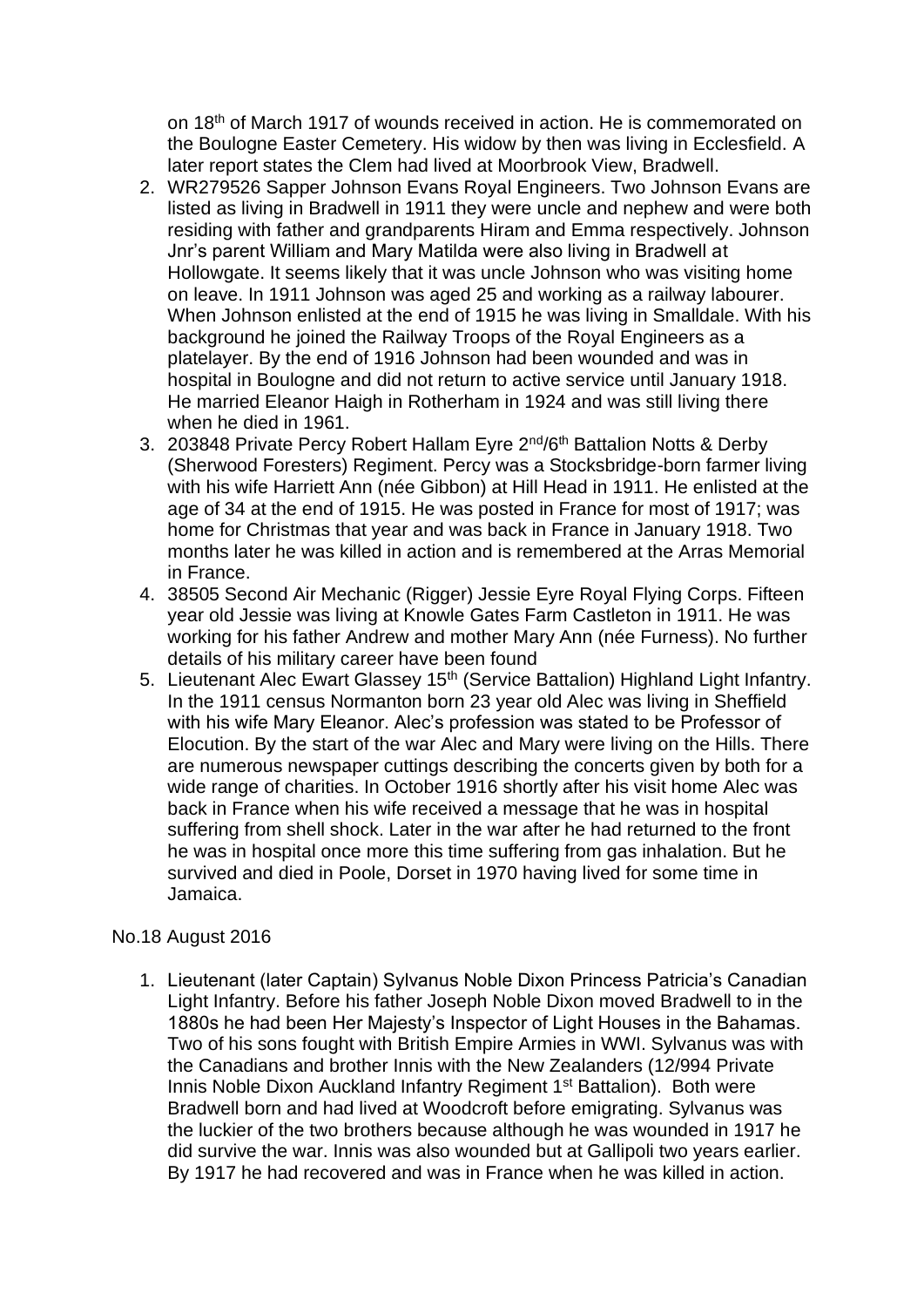He is commemorated at the Caterpillar Valley (New Zealand) Cemetery in France, on the Bradwell War Memorial and at the Auckland War Memorial Museum. He left a wife Esther Daisy and a son George in Auckland. Sylvanus also fought with the Canadians in the Boer War and was awarded the Queen's Medal with 5 clasps.

- 2. 16324 Private Ernest Lee Coldstream Guards. In the 1911 census 18 year old Ernest was living in Station Road Hathersage with his widowed mother Annie. His occupation was given as Tempering in Pin Works.
- 3. 1227 Private Stephen Middleton 5<sup>th</sup> Battalion Notts & Derby (Sherwood Foresters) Regiment. In 1911 19 year old Stephen was at home with his parents Samuel and Alice and his occupation was given as general labourer. He had joined the Foresters as a reservist one year earlier when his address was given as Hollowgate. His Army records show him as a learner driver in 1917; he left the Army in 1919.
- 4. 28508 Private Fred Dobson 2nd Battalion South Staffordshire Regiment. In 1911 22 year old Fred was living at Stretfield with his parents Robert and Sarah. His occupation was that of horn comb maker. Fred's name is one of those inscribed on the Bradwell War Memorial having died in action on 5<sup>th</sup> February 1918. He is commemorated at Metz-en-Couture Communal Cemetery British Extension France.
- 5. 50177 Private Robert Elliott South Staffordshire Regiment. In 1911 39 year old Robert was living in Foolow with his mother Elizabeth where he was working as a spar labourer.

## No. 19 September 2016

- 1. 38633 Private Joseph Taylor Randles Highland Light Infantry. Joseph is one of three brothers mentioned in the Bradwell Roll of Honour for WWI. An earlier visit home by brother Teddy was reported in this series in the Bradwell News for February 2016 when the family details were reported.
- 2. 67523 Private Alfred Eyre Machine Gun Corps attached to the South Staffordshire Regiment. In the 1911 census 13 years old Hope-born Alf was shown as living with his parents William and mother Mary Ashton at the New Bath Hotel where William was the licensed victualler. Alf enlisted in May 1916 at which time his occupation was given as Assistant Grocer.
- 3. 185333 Private Leonard Bradwell Machine Gun Corps. When 20 year old Leonard enlisted in October 1916 he was living in Tinsley but for his next of kin he gave his Aunt Eliza Ashton who was living at Green View Cottage on the Hills. Leonard was posted in Salonika in 1n 1917. When he left the Army in 1920 he gave his home address as that of his aunt.
- 4. 44605 Air Mechanic 1 (Fitter) Hedley Spencer Bradwell Royal Flying Corps. Hedley was born in Bradwell in 1892 to Spencer Joshua and Nancy Frost Bradwell. By 1911 Hedley was a student at Sheffield University, where he later graduated B.Eng. with honours in Mechanical Engineering. Hedley also shared the prestigious Mappin Medal with Premiums in Engineering with a fellow student. It is not surprising that when he joined up he did so as mechanic in the RFC. Hedley married Nellie Hall in 1930. Nellie was carrying on her mother's (Hannah Hall) ice cream business which then became Bradwell's Ice Cream and the name N. Bradwell seen on the shop stands for Nellie Bradwell.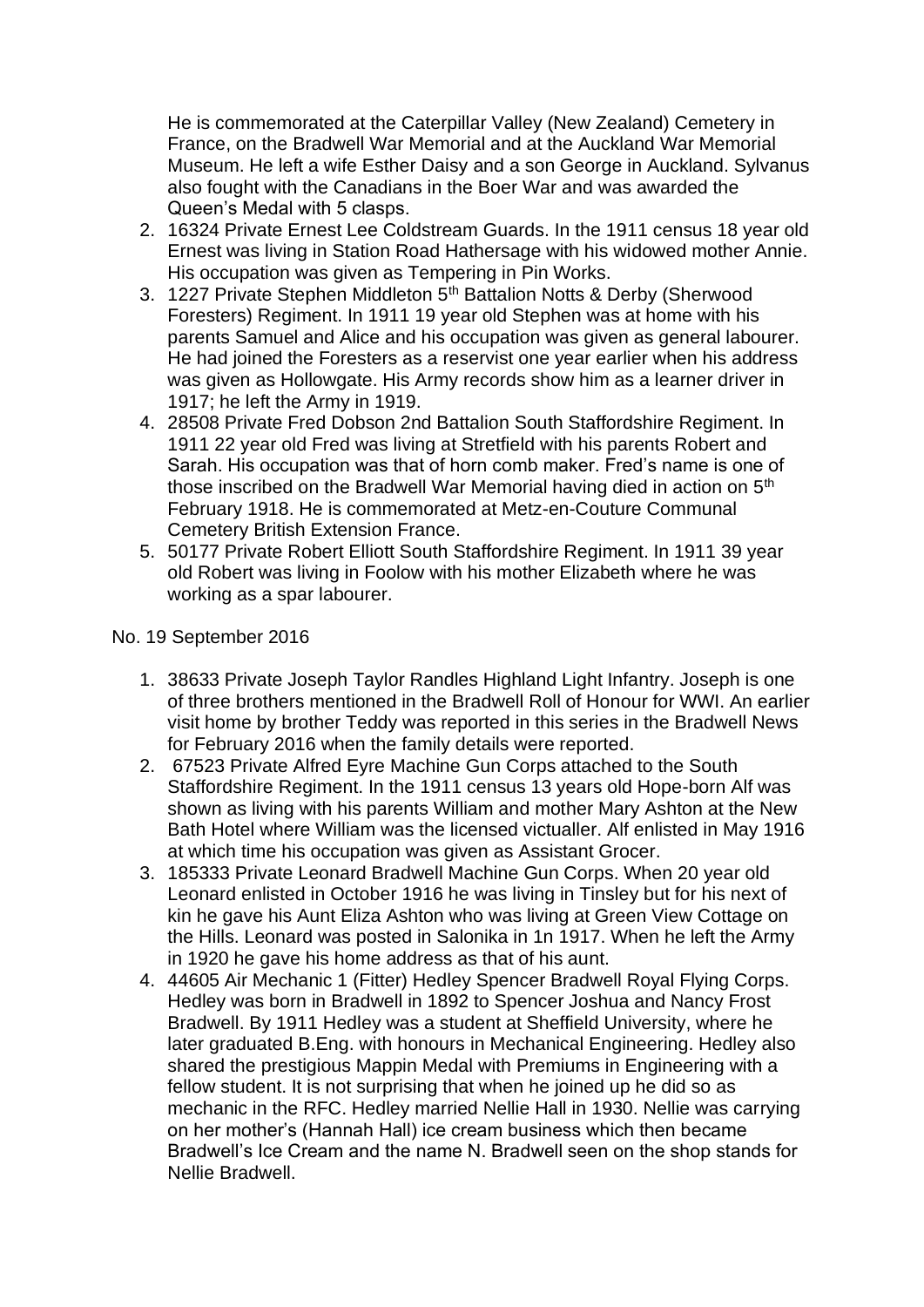### No. 20 October 2016

The month of October 1916 saw a very special visit home for three Bradwell soldiers: Private Allen Bradwell, Sergeant Stanley Bradwell and Gunner Parker Davis Morton. They were there because Louisa, the sister of the two Bradwell brothers, was marrying Thomas Frost Bradwell. Apart from Parker (who played the organ) and Carl Smith who was the best man (and born in Switzerland) this was very much an all Bradwell affair because the bridesmaids were Louisa's sisters Moressa and Myra. The bride was given away by her brother Stanley because their father John had died in 1896 but mother Nancy was at the ceremony. Other servicemen visiting Bradwell included Private Horatio Cooper and Private Alan Boyes.

- 1. 106363 Private Horatio Wyght Cooper 3rd Battalion Notts & Derby (Sherwood Foresters) Regiment. In 1911 Horatio was living with his wife Martha (Patti) on Meersbrook Road in Sheffield. Four years later they were both living in South View Little Hucklow when Horatio enlisted in the Army. Horatio came safely through the war but sadly the same did not apply to his son Wilfred. In WWII Wilfred had followed his father by joining the Sherwood Foresters. He was wounded at Dunkirk and although he was brought home he never fully recovered from his injuries and died in March 1943. Wilfred is buried in the Primitive Methodist graveyard on Hugh Lane with his parents.
- 2. 19176 Private Alan Leuty Boyes Coldstream Guards. When he joined the Guards in 1915 Alan was living in Gainsboro but his father George and mother Jeanne Ann were living in Woodcroft, Bradwell. Alan sailed from Southampton for France in March 1917 where he joined the Guards 7<sup>th</sup> Division. He was hospitalized in Boulogne by July that year and transferred to England in the following month. He didn't return to his division until December 1918 and he then spent a brief time in France before demobilisation in 1919. Alan married Dora Hartland from Middlesbrough in 1924. He died in Doncaster in 1958 leaving Dora as a widow.

Number 21 November 2016

- 1. 476930 Sapper James Henry Knowles Royal Engineers. James was born in Eyam in 1896. By 1911 he was living in Bradwell with his father John and mother Annie. John was landlord of the White Hart from 1908 to 1916 (and the pub was in the family for the next 50 years). James was working as a grocer's assistant in 1911. In 1916, the year he probably joined the army he married Annie E Ibbotson in Sheffield.
- 2. J64807 Able Seaman Samuel Middleton, Royal Navy. In 1911 12 years old Samuel was living with his widowed mother Mary Ellen in the top cottage of those called Ingleside in Smalldale (father George having died in 1900). When he enlisted in the navy in 1917 he was working as a doffer in the Bamford cotton mill. He served at one shore training base and on board three destroyer flotilla depot ships. The shore base was Vivid I the Seamanship, Signalling and Telegraphy School at Devonport. The three sea-borne postings were to depot ships: Pembroke in support of the 10<sup>th</sup> Destroyer Flotilla based at Harwich,; Hecla support for the 2<sup>nd</sup> Destroyer Flotilla based at Chatham and Dido with the 3<sup>rd</sup> Destroyer Flotilla also at Harwich. He left the navy in 1919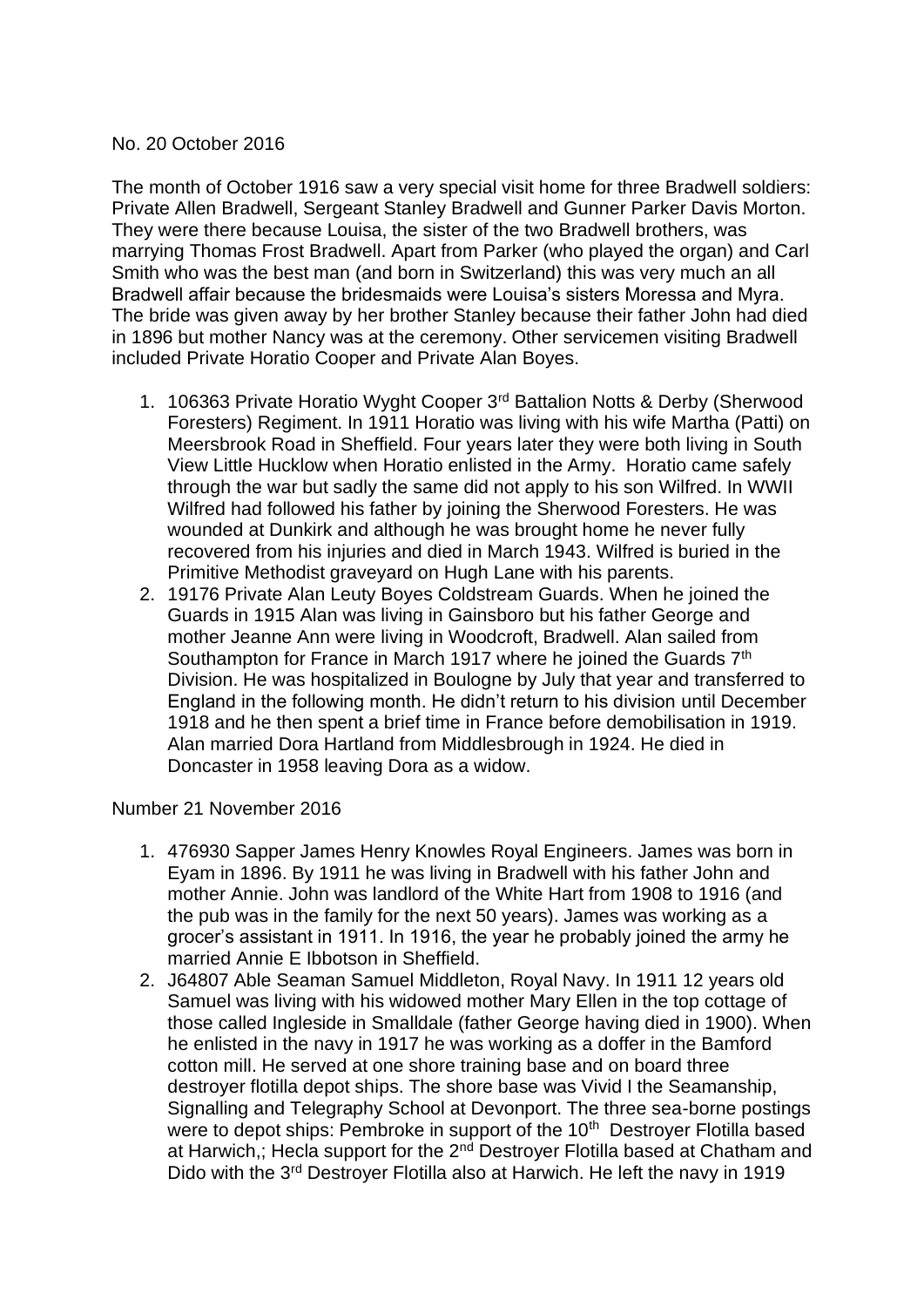and the next year he married Eva Lavinia (Vinie) Cooper. In the 1920s 'Sailor Sam' was a prominent player in the all-victorious Bradwell football team (see After Seth p 108).

- 3. T-7163 Private Cyril Evans Notts & Derby (Sherwood Foresters) Regiment. In 1911 spar worker Cyril was living with his father Dennis, mother Felicia, and two brothers Fred and Maurice at Town Bottom. Cyril started the collection of newspaper cuttings that have been so helpful in providing information about visits to Bradwell by servicemen (his brother Maurice kept the cuttings while Cyril was serving with Foresters). By the 1920s all three brothers were heavily engaged in building houses in Bradwell and beyond, building at least 75 houses and shops in an area from Sheffield to Dove Holes. The work of the Evans brothers is described in greater detail in After Seth p194.
- 4. 24416 Private Charles Hallam Army Veterinary Corps. Although the name of Charles Hallam is to be found in the Roll of Honour in St Barnabas Church his connection with the village has not been established.

## Number 22 December 2016

- 1. Mitrailleur (Machine Gunner) Norbert Selhorst Belgian Army. Norbert had served in the Belgian Army since the bombardment of Liege. He was visiting his wife who was sharing Hill Head Cottage (the lower of the two cottages of the same name?) with Mme Vermaelen. This was not to the liking of the Bradwell Belgian Relief Committee because in their minutes the arrangement was questioned and the reason appears to have been financial. Mme Selhorst had already moved from her lodging in Moorbrook on Moorbrook Lane. The owner of the property, Mr Harries, had written to the Relief Committee to inform them that the lady was no longer his responsibility (with what sounds like a sigh of relief). Later in the war Mme Selhorst was lodged with Mrs Nancy Bradwell on Church Street. Mme Selhorst appears to have been an ongoing thorn in the side of the Committee because later their minutes show questions being asked as to who ordered an ambulance to bring the lady back to Bradwell from hospital in Sheffield (it appears that she had been in a road accident in the city) before the bill for the vehicle could be paid. Sadly later minutes make only an indirect reference to the affair when it was minuted that Mr Craig, the Committee Treasurer, was asked to seek a reduction of the ambulance fee 'in the circumstances'. So perhaps it was Mr Craig who ordered the ambulance but there is no evidence whether a reduced or full bill (or indeed no bill at all!) was paid.
- 2. 45995 Air Mechanic 2 (Fitter) Levi Peck Royal Flying Corps. In 1911 14 year old Dewsbury born Levi was living with his father George and mother Mary Ann on Batham's Farm. Levi was given as working as a farmer's son.
- 3. 45115 Lance Corporal Stanley Benson  $7<sup>th</sup>$  Field Ambulance Royal Army Medical Corps. In 1911 21 year-old Stanley was living with his parents Michael and Amelia and his brothers Alfred and Harold in Urmston, Lancashire. Stanley was working as a banker's clerk in Urmston. In May 1917 Stanley Benson was wounded and taken to the 19<sup>th</sup> Casualty Clearing Station in France where he died. He is commemorated in the Duisans Military Cemetery in France. Stanley's visit to Bradwell was to visit his aunt Mrs Benson who lived on the Hills.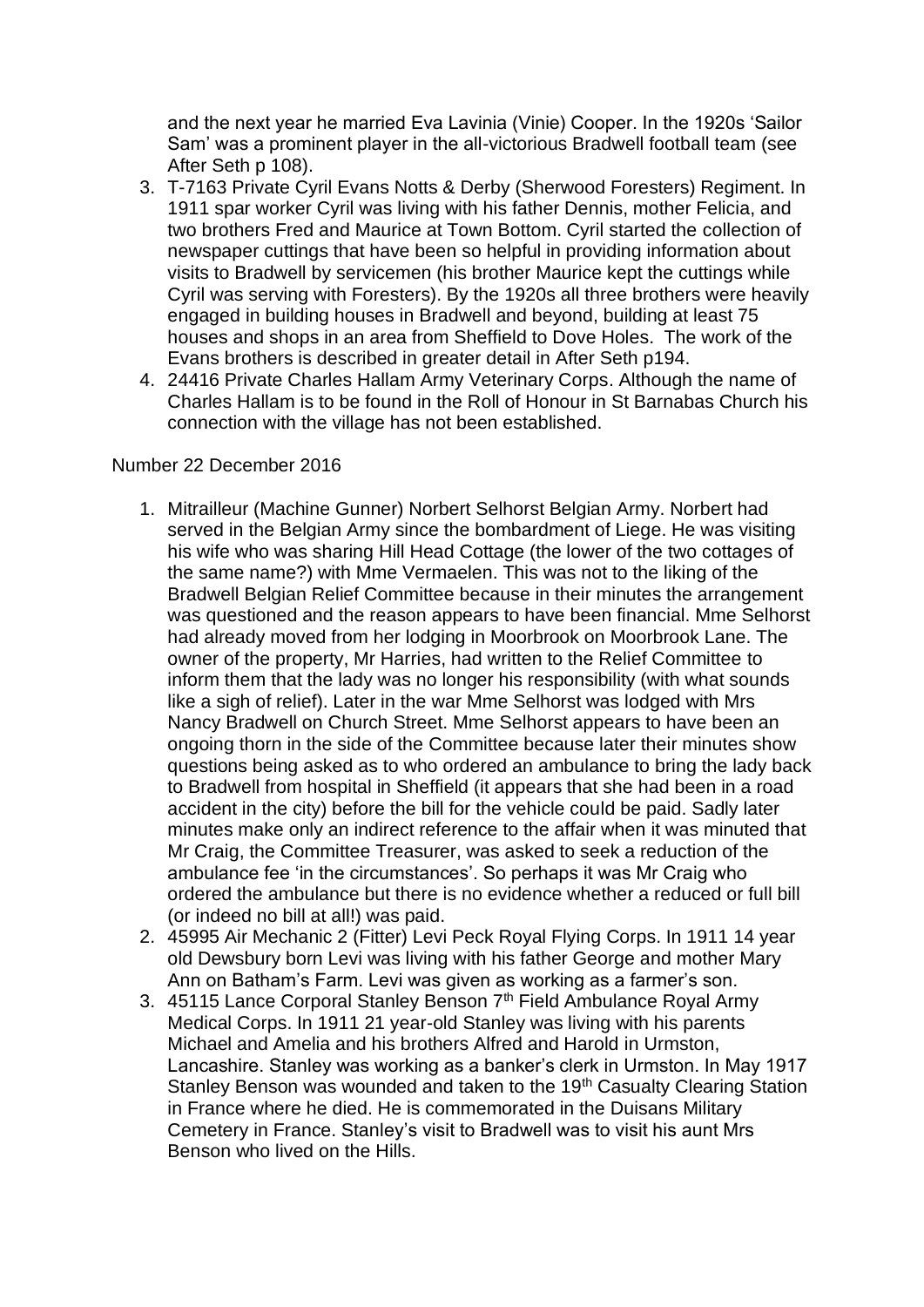4. Mitrailleur (Machine Gunner) Auguste van Achteen, Belgian Army. Although a visit by Auguste to Bradwell is noted in a newspaper cutting in 1917 it is not know who his wife was or where she was living.

# Number 23 January 2017

- 1. 242452 Private Percy Ashmore 10<sup>th</sup>/11<sup>th</sup> Battalion, Highland Light Infantry. In the 1911 census Percy and Marshall Elliott were both shown as living with Marshall's father John who was also Percy's Uncle. Percy's sister Mary Hannah was also living with them. They were all living in the cottage at the bottom of Smalldale (Smalldale End Cottage). In 1914 17 year old Percy played the part of Dick in the village production of Dick Whittington. The 10<sup>th</sup>/11<sup>th</sup> was heavily engaged in the Battle of Vreaucourt in France when Percy was killed action on 22<sup>nd</sup> March 1918. He is commemorated on the Arras Memorial in France.
- 2. 67794 Private Marshall Elliott 16<sup>th</sup> Battalion Yorks and Lancs Regiment (later 449589 Drummer King's Own Yorkshire Light Infantry). Marshall was born to John and Susannah Ann Elliott on 1887. He was living with his cousin Percy Ashmore on Smalldale in early 1911 but married Lily Holmes in August that year and moved to Yard Head. He was working as a comb maker when he enlisted with the Yorks and Lancs in January 1917. Marshall was well known as a musician in Bradwell and he can be seen with his bugle in a photograph taken in 1911 (After Seth p47). With his musical interests it is not surprising that when he transferred to the KOYLI he did so as a drummer. For many years after the war Marshall played his bugle at the Remembrance Service in November. (It has been said that after his death in 1964 Marshall's ghost appeared at the top of the stairs in Smalldale to play the Last Post.)
- 3. 240876 Private Samuel Middleton 2/6<sup>th</sup> Battalion Notts & Derby (Sherwood Foresters) Regiment. In 1911 17 year old Samuel was living with his father Lewis and mother Rose Christianna in Hollowgate. Samuel was working as a farm labourer at that time, He came safely through the war and on 1<sup>st</sup> October 1919 he married Frances Wilson in Hope. When Samuel died on  $8<sup>th</sup>$  June 1949 he was living at Hill Head.
- 4. 74460 Driver (later 157301Sergeant) George Charles Bland No.5 Reserve Brigade Royal Field Artillery. When 29 year old George enlisted in 1915 he was living on Smalldale with his wife Eliza, who he had married in March 1913. He left for France the same year and served until February 1919.

## Number 24 February 2017

Although there were no new visits by service men to note for early 1917 it is worth looking at a newspaper cutting stating that Lieutenant Victor Stanley Goodyer Royal Field Artillery (RFA) had been mentioned in despatches by Sir Douglas Haig. Victor was the son of Samuel and Elizabeth Goodyer and had lived in the Manse on Netherside, Bradwell from 1899 until 1901, the period Samuel served as the Wesleyan Methodist minister in the village. The indication that son Victor served in the RFA caused a little confusion because no other direct documentary evidence of an Army background seemed to emerge. On the other hand naval records show AA315 Victor Goodyer had enlisted on the 28<sup>th</sup> October 1914 'for the hostilities' (i.e.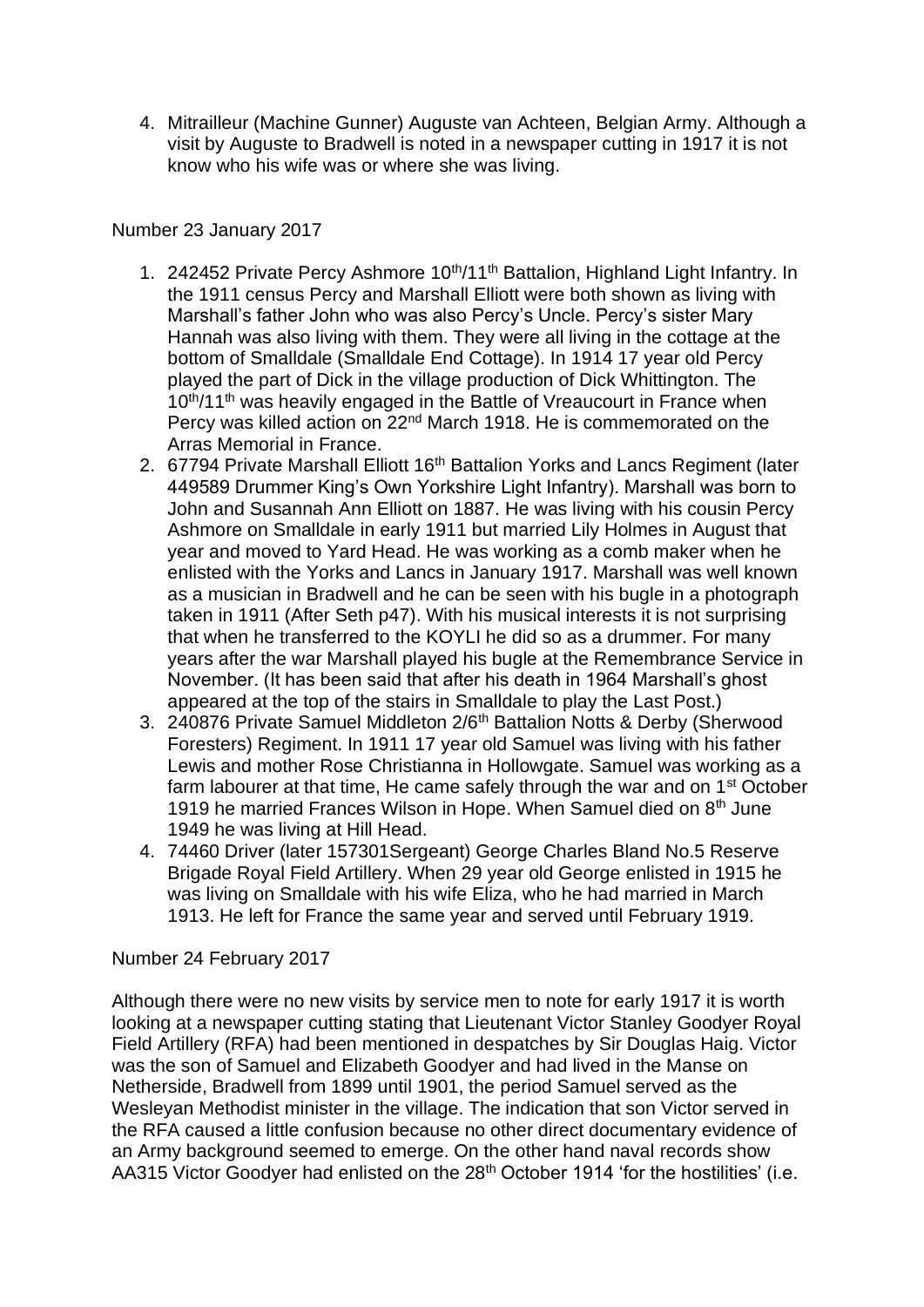until the end of the war), but in April 1915 he was re-assigned to the Royal Naval Air Service (RNAS). The 'AA' serial number gives a clue about what had probably happened because it suggests that Victor was the member of an anti-aircraft crew and early in the war anti-aircraft cover was provided jointly by the Army and the Navy. It has been stated by AV Hill that early in the war the only anti-aircraft cover for London was provided by a single 6 pdr gun mounted on the roof of the Admiralty so perhaps Victor was a member of the crew manning that gun (his naval record shows he was 'in London'). Victor's record also indicates that he was assigned to HMS President II which was known as a 'concrete frigate' – a building on the banks of the Thames were the pay for men in units too small to have their own paymaster was administered. Victor's naval papers show that he been a steel merchant before enlisting and had been born in Jamaica in 1885. At that time Samuel and Elizabeth Goodyer had been Methodist missionaries in Jamaica. Some of Samuel's writings from his time in the West Indies survive and in one of them he describes giving the first 'tickets' (into Methodism) under a 'good shady mango tree'. Elizabeth died in 1913, Samuel in 1927 and Victor in 1977.

## Number 25 March 2017

- 1. 46749 Sapper George Frederick Bamford, First Durham Fortress Royal Engineers. In 1911 24 year old Fred was working as a joiner and wheelwright. He was living with his widowed mother Mary Hannah at what was then Water Street but when he joined the Durhams on 10 December 1915 his address was then Church Street (Water Street having become Church Street in the meantime). By 1918 he was listed as Private 305927 in the Tanks Corps. The following year he married Annie Ashmore of Chesterfield. Fred died in 1947 when they were living in Dore.
- 2. 313434 Lance Corporal William Henry Shirt Royal Engineers. In the 1911 census 13 year old Bill was at school in Chesterfield but in 1901 he had been living with father Benjamin Somerset and mother Ada Shirt in the family draper's and tailors 's shop on Towngate. Bill was attached to three different Army units in his military career. He joined the Army Service Corps and then was attached to the Machine Gun Corps before being transferred to the Signals Corps of the Royal Engineers. He married Nellie Hancock in 1923 and his various roles in the village (including as choir master) are vividly recorded in After Seth. Bill died in August 1978.
- 3. 24725 Bombardier Oswald Ashton Howe Royal Field Artillery. 15 year old Edale born Oswald was living in Bradwell with his parents Walter and Martha Elizabeth in 1911. His occupation was given as Grocery Shop assistant. Towards the end of the war he was listed as 619589 Pioneer Driver.
- 4. 29758 Private Ernest Bower Loyal North Lancashire Regiment. The records show that Ernest enlisted in the North Lancs in November 1915 and was wounded and left the Army in July 1917. Although both Ernest and Sydney are listed in the Bradwell Roll of Honour it has not been possible to establish their connection with the village. The 1911 Census Summary Book shows a Mr Bower with a lock-up shop in Bamford.

Number 26 April 2017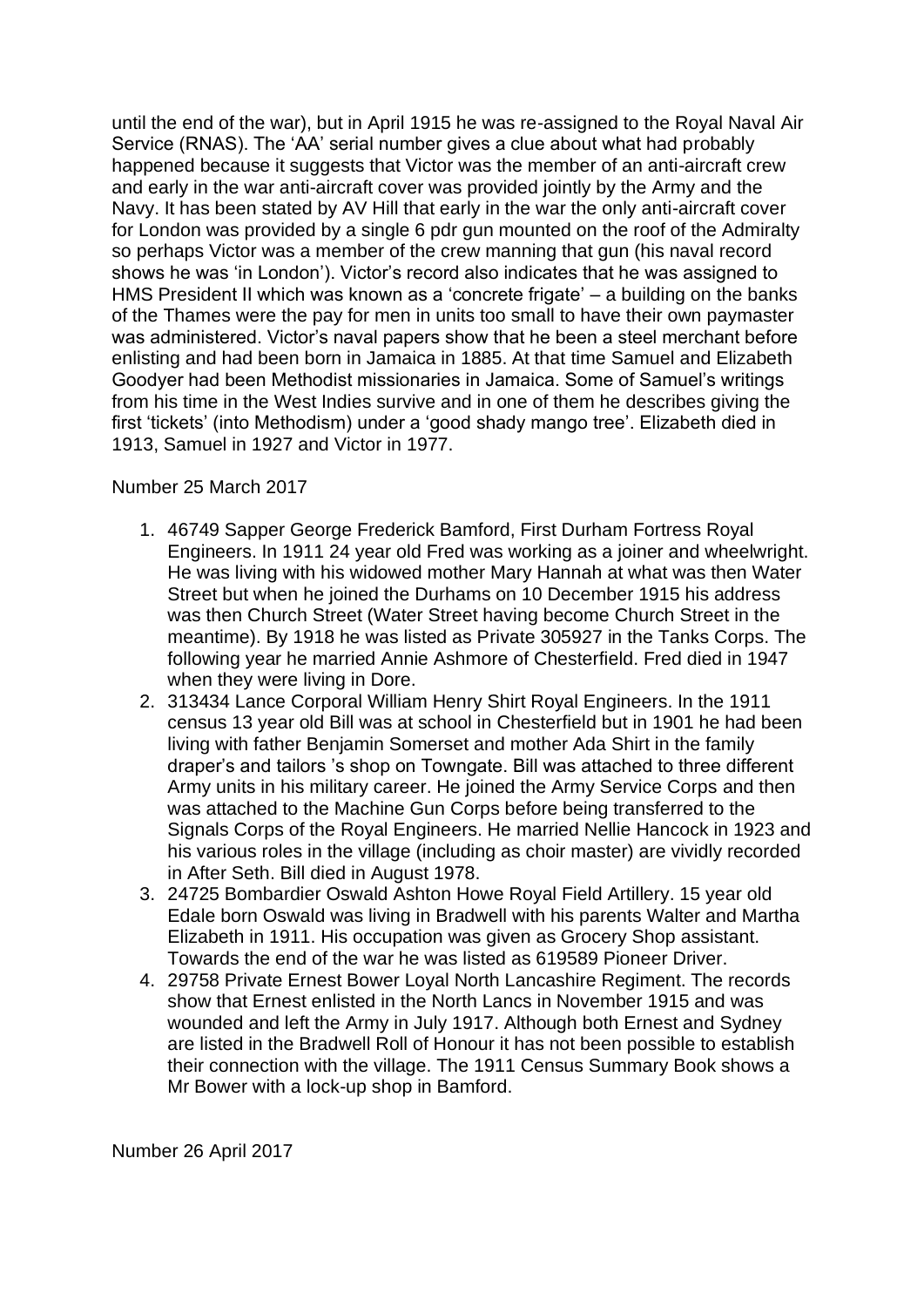- 1. 48391 Private William Wych Middleton 1<sup>st</sup> Battalion King's Own Yorkshire Light Infantry. In 1911 Willie who was born in Bradwell in 1898 was at school and living in Church Street with father Joseph Allen and mother Ethel Harriet. Joseph was listed as a white lead worker. A brief note indicates that Willie left the army in 1917 when he received the British War Medal and the Allied Victory Medal but not the 1914/15 Star, suggesting he enlisted in 1916 or later. He married Eveline (or Evelyn) Thorp in Sheffield in 1921. He died in Sheffield in 1963.
- 2. 408109 Private George Middleton 2<sup>nd</sup> Battalion Alexandra, Princess of Wales', Own Yorkshire Regiment (Green Howards) George was born 3rd November 1898. In 1911 he was living in Rock Cottage on the Hills with parents George and Ann. (George's son Roy is still living in the same cottage.) That year George received from the Derbyshire Education Committee a Labour certificate for half-time exemption from school for over 12 year olds. The document was signed by Allen Bradwell. On 19<sup>th</sup> October 1916 he had enlisted although he wasn't yet 18 years of age (the minimum age for joining up). He was on active service from 24<sup>th</sup> March 1917 and posted missing 21<sup>st</sup> September 1918. His time as a prisoner of war in Germany is recounted on pp228-9 in After Seth although due to the misreading of a post card George sent as dating from 1916 (it was actually dated 1918) it was suggested there that he spent longer as a prisoner than was the case. He was repatriated as a Prisoner of War 23rd December 1918. George married Edith Annie Hawksworth of Baslow in 1928. George died on New Year's Day 1965.
- 3. Private Samuel Archibald Adams Canadian Armed Forces. Archie was one of several members of the Canadian, New Zealand and Australian armed forces that chose to spend their leave in Bradwell from whence they had earlier emigrated. A 5 year old Archie was shown as living with his parents Ebenezer and Ann Adams on the Hills in 1901. The family had left Bradwell for Canada in about 1910. Before he enlisted with the Canadians Archie had been employed by the Canadian Pacific Railway Company. Perhaps Archie had recently been fighting in the Battle of Vimy Ridge fought in April 1917 when it is said that Canada came of age as a Nation (with terrible loss of life). It seems that Archie came safely through the war because his name is included in the Canadian Census of 1921 as are those of his father and mother.

## Number 27 May 2017

1. 120593 Corporal Charles Stephenson Waterhouse No. 4 Battalion Special Grade Royal Engineers. In 1911 18 year old Charles was living at Stanley Lodge, Great Hucklow with his parents Benjamin and Harriet (neé Eyre). Father Benjamin was a joiner and a Wesleyan lay preacher. In 1911 Charles was a pupil teacher at the Bradwell Council School but when he enlisted in the Army Service Corps, Aldershot in February 1915 his trade or calling was stated to be 'chemist's assistant'. But later the same year he was transferred to the Royal Engineers in Chatham. There appears to have been no official record of his transfer to Chatham and this later resulted in a blizzard of Army correspondence demanding to know who authorized it. In these later records Charles is referred to as being a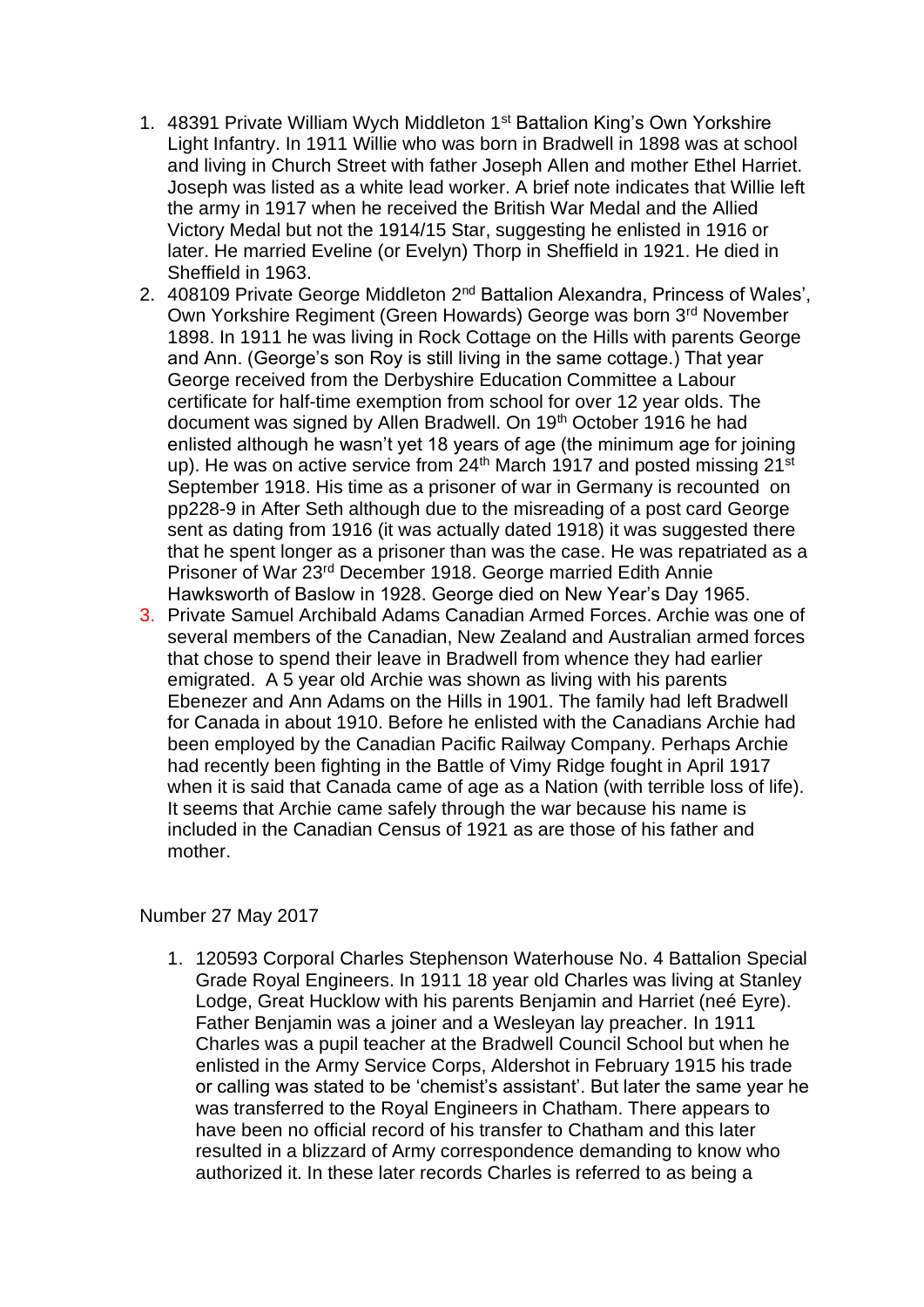'Pharmaceutical Chemist' working for Hancock & Co. His role in the Royal Engineers was that of a 'Depot Chemist'. In his 1917 visit to Great Hucklow he apparently overstayed his leave, being back at 5.15 pm rather than at 6.15 am for which he was 'reprimanded'. Later in 1917 he was wounded in the back by shrapnel when stationed with the Gas Shell Section of the Royal Engineers near Ypres. On leaving the Army in 1919 with rank of Acting Sergeant he married Mary Oldfield of Chapel-en-le-Frith. They were living in Crewe when he died in 1971.

- 2. 104347 Air Mechanic 2 Fitter Arthur Daniel Royal Flying Corps. In 1911 Brampton born Arthur was living on Church Street Bradwell with parents James and Elizabeth (neé Knowles) as was his brother Joseph who was mentioned in the piece for November 1915. At the time Arthur who was 15 was working as a Grocer's Assistant. The military details of members of the RFC in WWI are generally difficult to come by. Arthur married Millicent Jones in Rotherham in 1921. They were living at 11 Batham Road when Arthur died in 1987.
- 3. T/293738 Driver Reginald Hall Army Service Corps (Motor Transport). In 1911 Reg who was 24 years old and a Mechanical Engineer was living with his parents John and Hannah Hall. Reg Hall married Hilda Daniel in 1919. Hilda was the sister of Arthur and Joseph Daniel.

Number 28: June 2017

- 1. Lance Corporal James Roberts Lee Army Service Corps (Mechanical Transport). James was living on Abney Grange farm with his father Herbert and mother Agnes in 1911. He had been baptised in Eyam on 21st June 1898. His occupation was given as a banker when he married Elsie Brooks (of Matlock) in Tideswell in 1925. When he died in 1969 they were living in Macclesfield.
- 2. Cadet Douglas Henry Middleton Officer Training Corps. Douglas was the son of Postmaster Thomas and Catherine. He was baptised in Bradwell in 1886 and was living on Smithy Hill in 1901. By 1911 he was a school master living in Taunton where he died in1957.
- 3. 8766 Second Air Mechanic William Samuel Wright Royal Flying Corps. Sam enlisted in November 1915. It seems possible that he was visiting his aunt Abigail Marshall (née Wright) who was living on The Hills.
- 4. GS/95024 Private Arnold Middleton Hallam 4<sup>th</sup> Regiment Royal Fusiliers (City of London Regiment). Arnold's two brothers Cyril and Harry have previously mentioned in this series (in November 2015 and June 2015 respectively). Arnold was born on  $12<sup>th</sup>$  April 1899. He married Ivy Clarke in 1933 and he was living in Sleaford when he died in 1970.
- 5. T2/017094 James W Lee (Army Service Corps). 20 Year old James was living in Sheffield with his then recently widowed mother Anne in 1901. By 1911 Anne was living in Hathersage and with her were twin sons Fred and Ernest Lee aged 11.

Number 29: July 2017

1. 8694 Private George William Sidebottom 1<sup>st</sup> Battalion Loyal North Lancashire Regiment. George's biography proved difficult to trace because he was born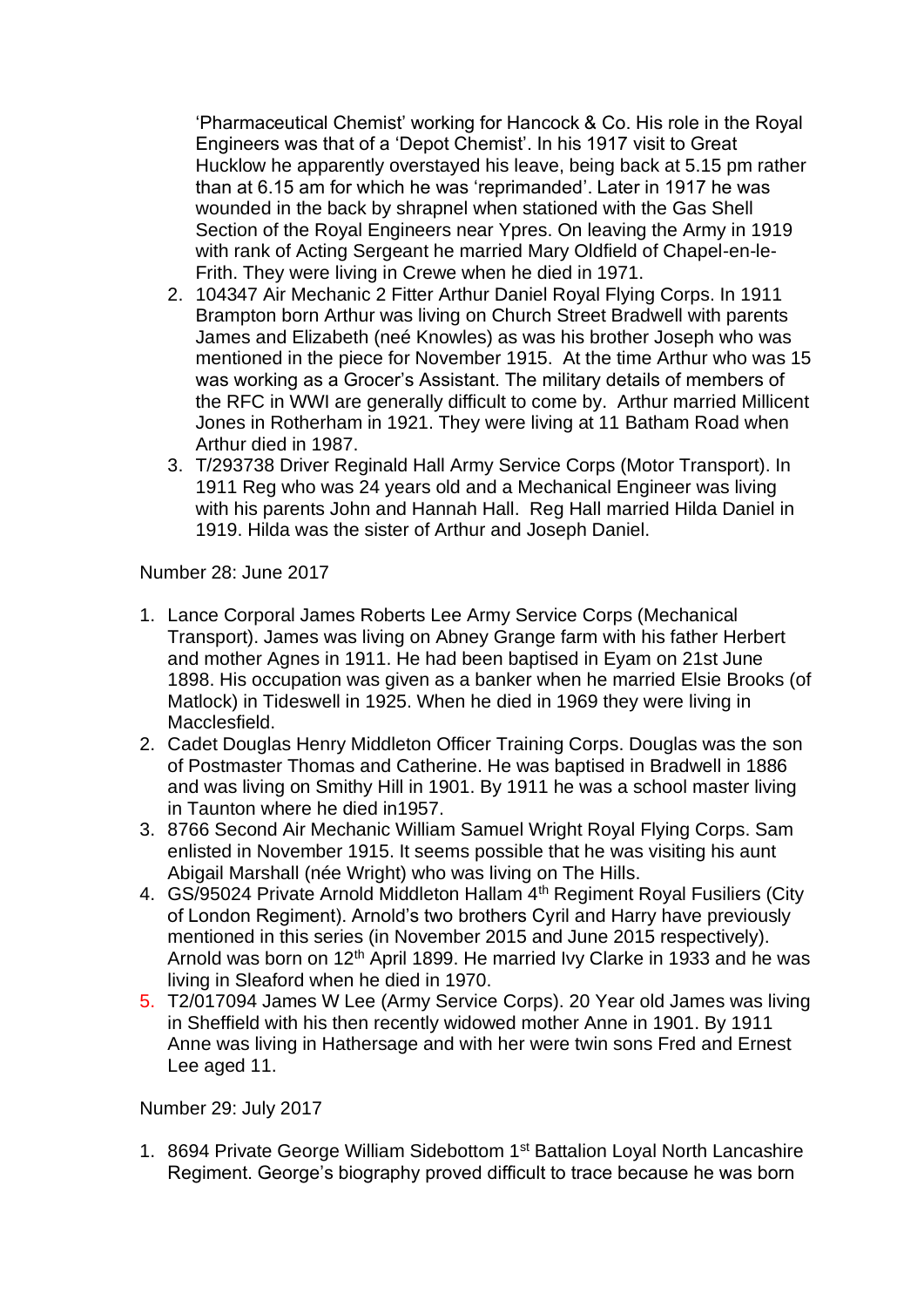George William Sidebotham in Bradwell in 1887 but by 1891 the Sidebothams had moved to Saddleworth and the family name had been changed to Sidebottom. By 1911 father Charles Ellis (born in Brough) and mother Emma (née Bradwell, born Great Hucklow) had returned to Bradwell and were living on the Hills. By that time George was stationed in Hampshire having enlisted in the Lancashire regiment in Preston in 1906. Being a regular soldier he was over in France by 12<sup>th</sup> August 1914.

- 2. 2<sup>nd</sup> Lieutenant Thomas Chamberlain Levesley North Staffordshire Regiment (later of the Lancashire Fusiliers). Thomas was born in Ringwood Gloucestershire in 1891. His father was Sheffield-born Leonard and his mother Annie (born in Berkeley) were both living on The Hills when their son came to visit early in 1918. Thomas was living in Blackpool when he died in December 1963.
- 3. M/282956 Herbert Marrison Army Service Corps. Bert was born in Castleton in 1884 the son of Joseph and Hannah Marrison. Joseph was shown as living in Burrows Fold in Castleton when his occupation was given as rope maker. In the 1911 census Bert was shown as helping his father. Bert enlisted in Buxton in December 1915. He left the army in 1918 with a 30% disability benefit. He was stated to be suffering from myalgia brought on by exposure to what appears to have been a poison gas.

#### Number 30: August 2017

- 1. 265337 Corporal Charles Clarke Hallam 2<sup>nd</sup> Battalion Notts & Derby (Sherwood Foresters) Regiment. In the 1911 census Charles was listed as a 33 year-old rural postman living at Yard Head with his mother Emma (father John had died in 1896). Charles enlisted in February 1915. He left the army in 1919 a year after the death of his mother Emma. He was living on Netherside when he died in 1942. In the parish of St Barnabas' record of Baptisms for 22nd March 1878 his first name appears as 'Giles' but perhaps this is a transcription error.
- 2. 2<sup>nd</sup> Lieutenant Arnold Henry Mason 4<sup>th</sup> Battalion King's Shropshire Light Infantry. Perhaps Arnold could be considered to have had one of the most distinguished careers of all of the wartime visitors to Bradwell. His father William Henry Mason was the Primitive Methodist Minister in the Manse on Netherside throughout WWI. Arnold had been born in March 1885 in Birkenhead, then in Cheshire, where his father was minister; his mother was Elizabeth Ann (née Gerrard). By 1911 William's ministry had taken the family to Ludlow, but sadly Elizabeth had died in 1905. In the 1911 census Arnold's occupation was stated to be artist (painter). By the time he enlisted as a private in the Artist's Rifles (London Regiment) in November 1914 he had already acted as an assistant to Sir William Richmond in the internal decoration of the Old Bailey. But it was to be as a portrait artist that he made his reputation. One of his first portraits was completed in late 1918 when now as 2nd Lieutenant he was in hospital in Blackpool when he painted a portrait of Mrs Hearn, the wife of the adjutant. While in hospital and believing he might die he married his nurse Nora Settle to save her from being sent to the front. The marriage was destined not to last and divorce proceedings were begun in 1920. After the war he joined the Slade School in London and thereafter his reputation grew until he was elected to the Royal Academy (RA) in 1951. He